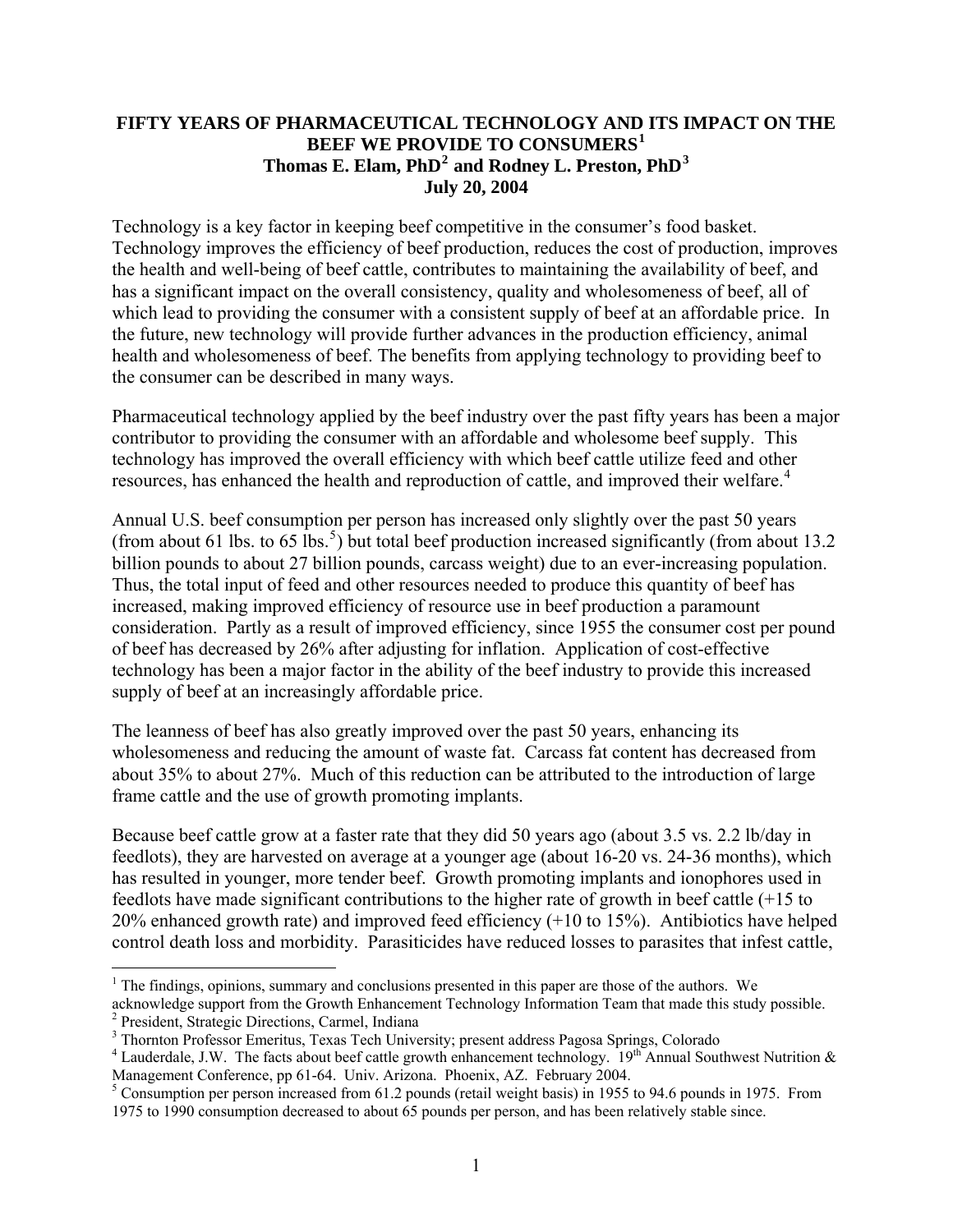waste feed and slow growth. Vaccines have reduced disease pressure, further enhancing productivity.

Consistency in the eating quality of beef remains somewhat of an issue for the industry probably due to the many cattle breed types involved. Implants have potentially improved consistency because they decrease the animal's age at harvest. Future pharmaceutical technology may further improve the consistency of beef.

It is important to note that none of these technologies alone is responsible for these improvements in beef production. But taken together they have revolutionized the U.S. beef production system. In the next section we will look at the details of this productivity increase and its effects on the beef provided to consumers.

#### **Cattle industry productivity, value, prices, and land use – 50 years of progress**

Over the past 50 years the U.S. beef industry has made significant technical progress. As measured by a simple productivity statistic, pounds of beef produced per total head in the January 1 cattle herd, the efficiency of beef production has increased by over 80%. As shown in Figure 1, production per head was 137 pounds in 1955, and increased to over 250 pounds in recent years. The linear trend line regression indicates that there was an average of about 2.3 pounds (about 1.2%) of additional beef produced per head per year over the 50 years.

Figure  $1^{6,7,8}$  $1^{6,7,8}$  $1^{6,7,8}$  $1^{6,7,8}$  $1^{6,7,8}$  $1^{6,7,8}$  $1^{6,7,8}$ 



**Domestic Beef Production/Head, Total Jan. 1 Cattle Herd 1955-2003 Actual, 2004-2005 Forecast**

 $\overline{a}$ 6 USDA, NASS. Cattle. 1955-2004

<span id="page-1-1"></span><span id="page-1-0"></span><sup>7</sup> USDA, NASS. Livestock Slaughter. 1955-2004

<span id="page-1-2"></span><sup>8</sup> USDA, ERS. Livestock and Meat Situation and Livestock, Dairy and Poultry. 1955-2004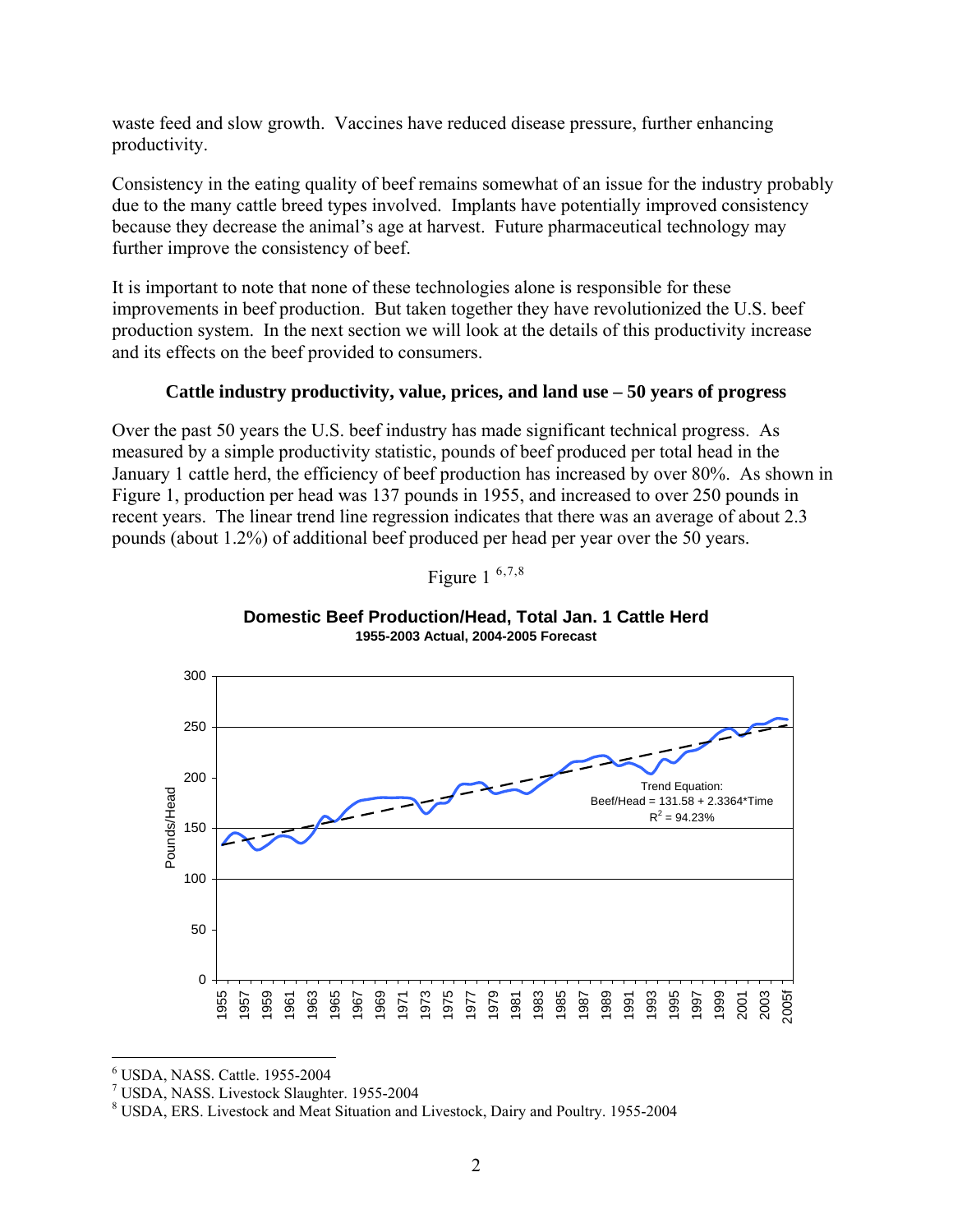In this measure of productivity, U.S. beef production was corrected for beef produced from cattle imported live from Canada and Mexico. The numbers shown in Figure 1 thus represent an estimate of beef production from the U.S. herd relative to the total size of that herd.<sup>[9](#page-2-0)</sup>

Increases in productivity in Figure 1 come from two sources:

- 1. Increases in the average pounds of beef per head harvested, and
- 2. Increases in the number of head harvested per head of inventory.

To estimate the contribution of both sources, domestic beef production was divided by head of domestic cattle harvested (carcass beef production per head) and harvest was divided by total cattle inventory (harvest/head inventory). The results (Figure 2) show that both have contributed significantly to the overall increase in productivity. Since 1955, average carcass weights increased about 42% while head harvested/head of inventory increased by 33%.

Figure  $2^{10,11}$  $2^{10,11}$  $2^{10,11}$  $2^{10,11}$  $2^{10,11}$ 

**Carcass Beef Pounds/Head and Harvest/Head of Jan. 1 Total Inventory**



As a result of increased productivity, we have been able to about double total beef production (82% increase) from a herd that is today about the same size as it was in 1955. The major

<u>.</u>

<span id="page-2-0"></span> $9^9$  To the extent that beef production is corrected for cattle imports, but those cattle were not subtracted from the total U.S. herd inventory, estimates in this study slightly understate the true picture of increased productivity.

<span id="page-2-1"></span><sup>&</sup>lt;sup>10</sup> USDA, NASS. Livestock Slaughter. 1955-2004

<span id="page-2-2"></span><sup>11</sup> USDA, NASS. Cattle. 1955-2004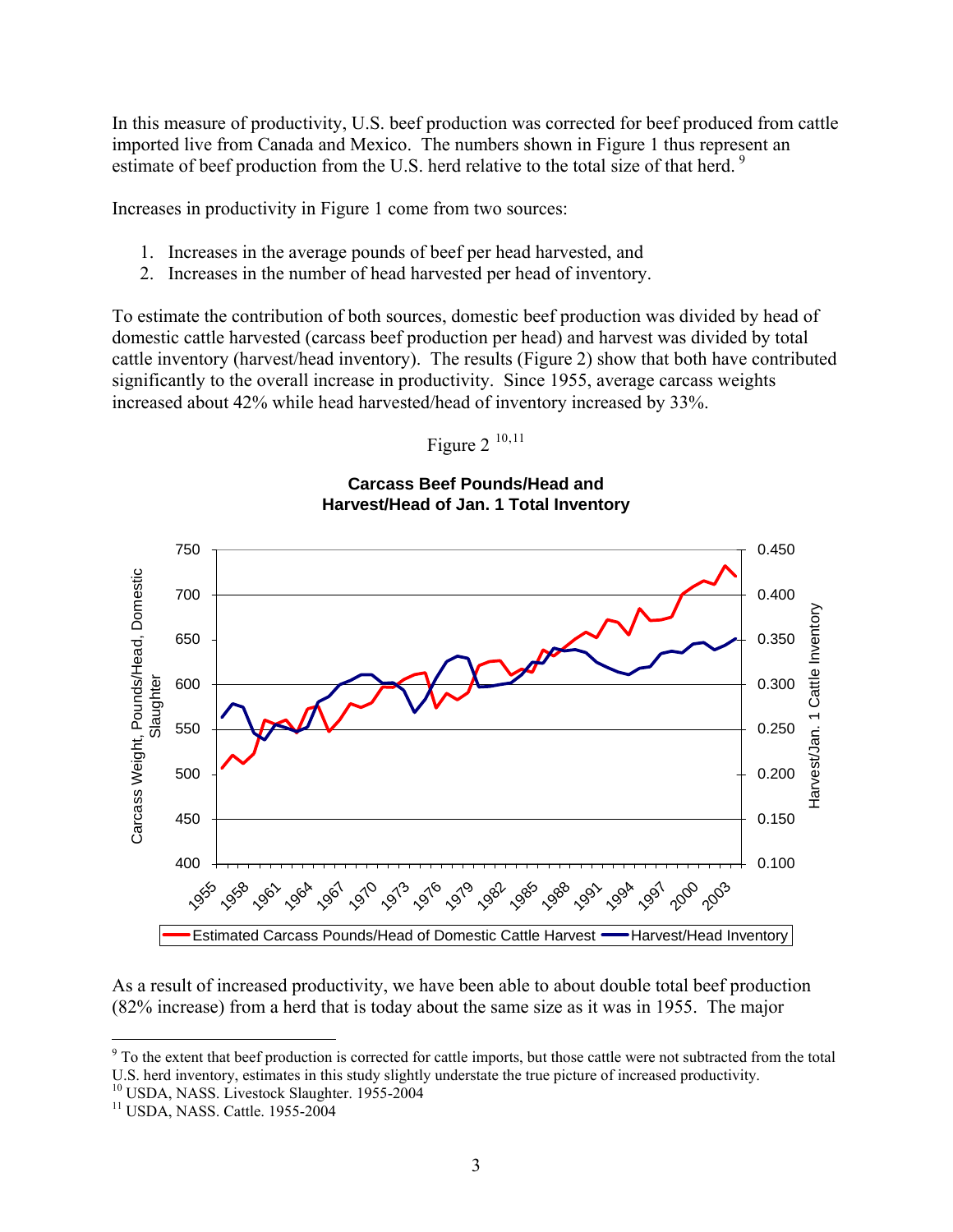benefits of the increase in productivity are that production costs and prices of beef are much lower and beef production is higher than it would be had technology not advanced. Since animal waste production is directly related to the size of the total cattle herd, the ability to produce more beef per animal also benefits our environment by substantially reducing the amount animal waste produced per pound of beef produced.

As shown in Figure 3, the progress in production efficiency since the late 1970's has allowed increased beef production from a cattle herd that has declined by about 37 million head since  $1975^{12}$  $1975^{12}$  $1975^{12}$ 





**Domestic Beef Production and Jan. 1 Total Cattle Inventory**

#### **International Productivity Comparison and Implications**

The U.S. beef production system is the most efficient in the world when it comes to producing as much beef as possible from each head of cattle in the inventory. As shown in Figure 4, in 2003 we produced about 253 pounds of beef and veal<sup>[14](#page-3-2)</sup> from each head of inventory. Canada, using a

1

<span id="page-3-0"></span> $12$  The sharp peak in production in the mid-1970s was in part due to herd liquidation, and is not a true indicator of sustainable production levels.

<span id="page-3-1"></span><sup>13</sup> USDA, NASS. Cattle. 1955-2004

<span id="page-3-2"></span><sup>&</sup>lt;sup>14</sup> USDA does not break out beef and veal production in international statistics, therefore to compare across countries the two must be combined. U.S. and Canadian data were corrected for live cattle trade between the two countries.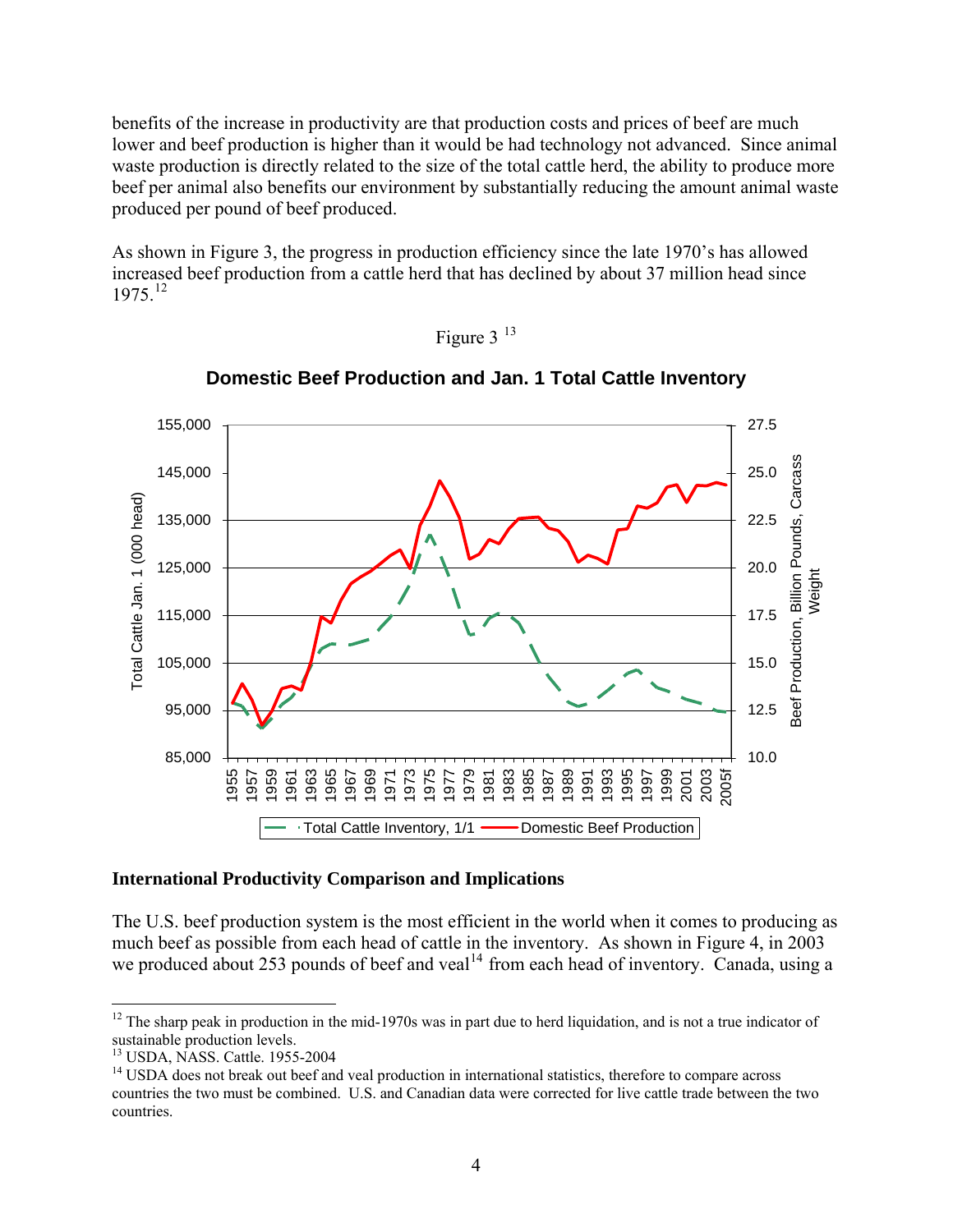system essentially identical to that of the U.S., comes in second. Compared to its major international competitors -- Australia, Brazil, Argentina and New Zealand -- the U.S. is well ahead in productivity.

The productivity of the U.S. beef industry enables us to produce our beef supply using fewer cattle per pound of beef than any other country. In the process, we have reduced the number of animals that are needed for our beef supply to a level lower than that implied by the productivity level of any other country of the world. If one measure of animal welfare is how many cattle have to be born, live and be harvested to produce beef, then arguably, the U.S. is also among the top countries of the world in cattle welfare.





**Comparisons of Beef & Veal Production Per Head of Inventory, 2003**

**Effects of Productivity Increases on Prices and Economic Welfare** 

As productivity increases, production costs fall. As costs fall in a competitive industry, some of those lower costs tend to get passed along to consumers in the form of lower prices. This has certainly been true for cattle and beef over the past 50 years. To measure this effect we can look at the productivity measure shown in a prior graph measured against real cattle prices (Figure  $5$ <sup>[16](#page-4-1)</sup>. To make the data more comparable, both series were indexed to 1955=100. On that basis

 $\overline{a}$ <sup>15</sup> Data Source: USDA, Production Supply and Distribution Online, 6/7/04

<span id="page-4-1"></span><span id="page-4-0"></span><sup>&</sup>lt;sup>16</sup> Annual average cattle prices from the USDA Meat Animal Production, Disposition and Income (PDI) reports were deflated by the Consumer Price Index (1982-84=100) to correct for the effects of inflation.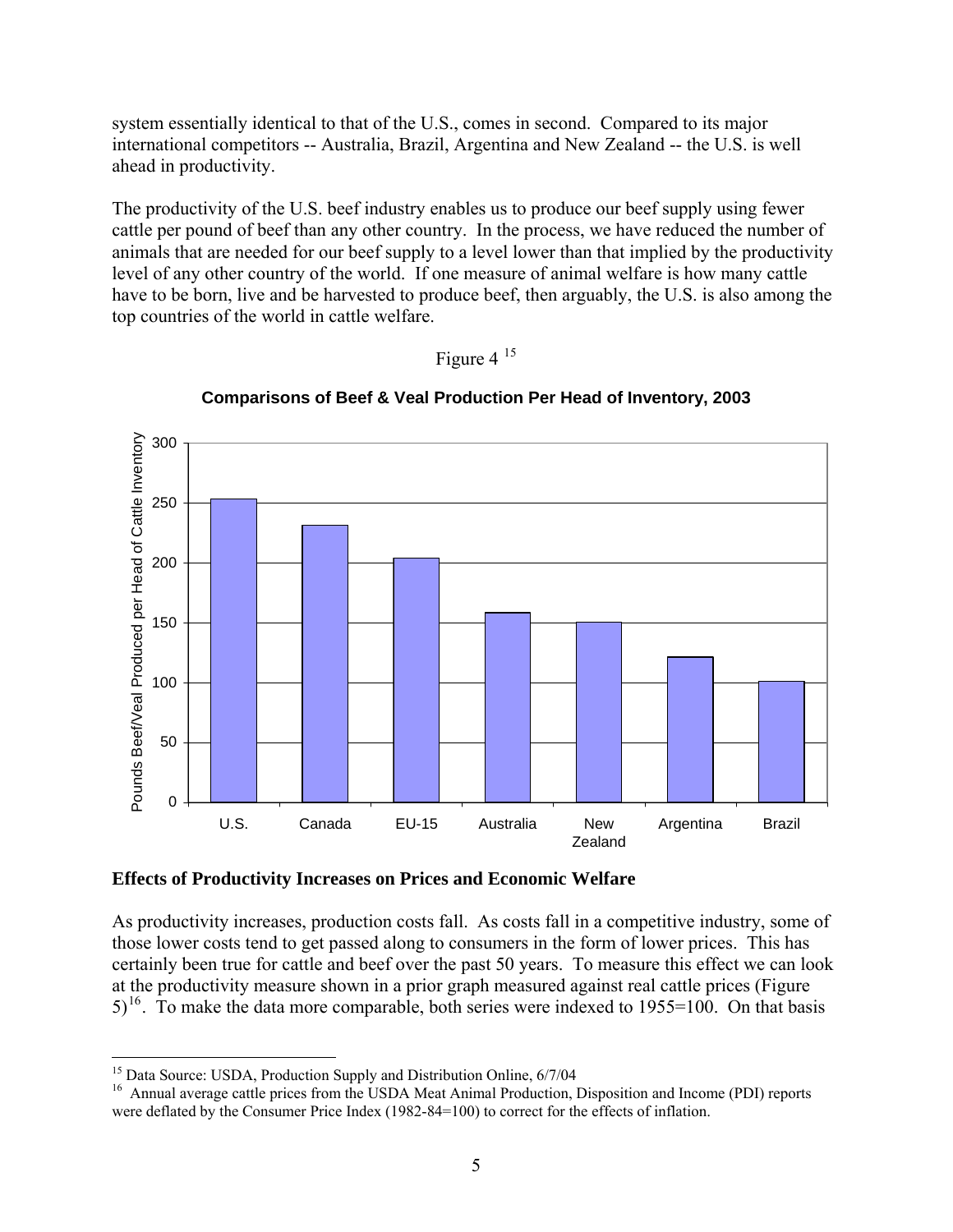productivity has increased to over 180% of 1955 while average annual cattle prices, in real terms, have declined by 40-50% since 1955.





# **Total Cattle Herd Productivity vs. Real Cattle Price Indexes, 1955=100**

#### **Effects of Cost and Price on Beef Consumption and Production**

Had cattle prices been higher due to higher costs, we know that consumers would have purchased less beef than they did, given the effects of technology on productivity. How much less depends on the price elasticity of beef. A recent USDA study<sup>[19](#page-5-2)</sup> placed the beef price elasticity at -0.35, which means a 10% increase in beef price causes a 3.5% decrease in the amount of beef demanded. If the beef price elasticity is about -0.35, then an 80% increase in retail price (reflecting the absence of the roughly 80% increase in productivity) would cause a 28% decrease in the amount of beef demanded. If that were the case, with 1955 technology and costs, we can say that 2005 beef production would be only about 17 billion pounds of carcass weight versus an estimated actual production of about 24 billion pounds.

However, we also have to consider that, to a great extent, consumers would increase spending on alternative meats to replace the lower amount of beef demanded, so the loss of 7 billion pounds

<span id="page-5-0"></span><sup>&</sup>lt;sup>17</sup> USDA, NASS. Meat Animals Production, Disposition and Income. 1955-2004

<span id="page-5-1"></span><sup>&</sup>lt;sup>18</sup> U.S. Dept. of Commerce, Bureau of Labor Statistics. Consumer Price Index. 1955-2004

<span id="page-5-2"></span><sup>&</sup>lt;sup>19</sup>USDA, ERS. Estimation of Food Demand and Nutrient Elasticities from Household Survey Data. Technical Bulletin 1887, August 2000.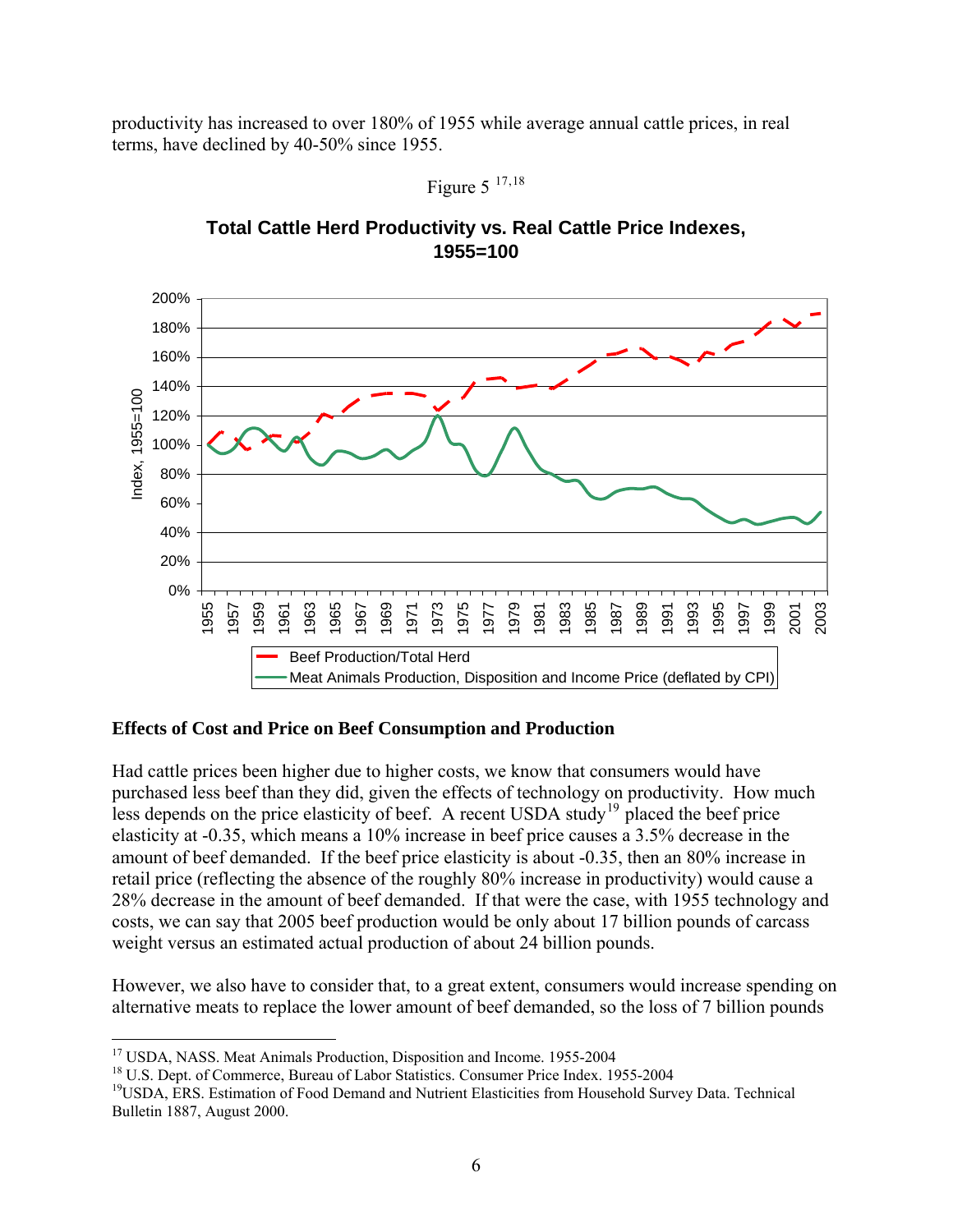of beef production would be offset by increases in the production of alternative meats. Thus, the higher cost of beef would also result in increased spending on other meats. The extent to which reduced beef consumption would translate to higher consumption of alternative meats would depend on the cross-price elasticities of beef with respect to other meats.

For current purposes, we can simply use the estimate of beef production of 17 billion pounds. To produce 17 billion pounds of beef using 1955 productivity would require a cattle herd of about 126 million head. The estimated total January 1, 2005 herd is 94.7 million head, or about 31 million head less than what would be implied by 1955 productivity. Those 31 million extra cattle would need significantly more land, and generate more animal waste, in spite of producing 29% less beef. That would neither be economically nor environmentally sound.

## **Effects of Productivity on Resource Use – Land Used by Cattle**

Cattle are the largest users of land in the U.S. food production system. Pasture for beef cows and stocker cattle, land in feedlots and land in crops used to produce cattle feed account for about 500 million acres<sup>[20](#page-6-0),[21](#page-6-1)</sup> in the U.S., or about 53% of the total 938 million acres of land in agriculture, including rangeland. The use of this land involves costs to the industry and creates environmental impacts caused by the presence of cattle and associated activities, such as feedlots.

The use of land for cattle is roughly proportional to the number of head of cattle required to produce the beef supply. Technology, by improving the productivity of the cattle herd, has thus helped to reduce the impacts of beef production on land use and the environment. Technology in many other aspects of agriculture, especially grain production, has also improved the efficiency of land use.

As has been pointed out, if we were to attempt to produce the current beef supply with 1955 technology we would need a cattle herd about 80% larger than that of today. Approximately 175 million cattle would be needed, not the current inventory of under 100 million (Figure 5). Even considering the effects of higher beef prices on beef consumption, the total herd would need to be 126 million head to produce 17 billion pounds of beef in the absence of technical progress.

Even if the demand/price adjusted estimate of 126 million head and 17 billion pounds of beef is used, there is still a significant effect on resources needed to produce U.S. beef at 1955 technology levels. Given no increase in stocking rates, the need to pasture and otherwise accommodate a herd of 126 million head, would require us to use about 165 million more acres of land for cattle, or an 18% increase in our total agricultural land use, and that to produce a smaller U.S. beef supply. This would place an incredible strain on our land inventory and the environment. We would need to use large amounts of our forests, wetlands and other wild lands for cattle pasture. The impact on these natural areas would be substantial. Total animal waste production would also be higher, roughly proportional to the increase in the herd size required,

 $\overline{a}$ 

<sup>&</sup>lt;sup>20</sup> USDA. Census of Agriculture. 2002

<span id="page-6-1"></span><span id="page-6-0"></span><sup>&</sup>lt;sup>21</sup> The 500 million acre estimate consists of cropland used for pasture, woodland used for pasture, all other pasture and rangeland and estimated cropland used to produce beef cattle feed. Some minor amounts of pasture and range may be also used for other ruminants.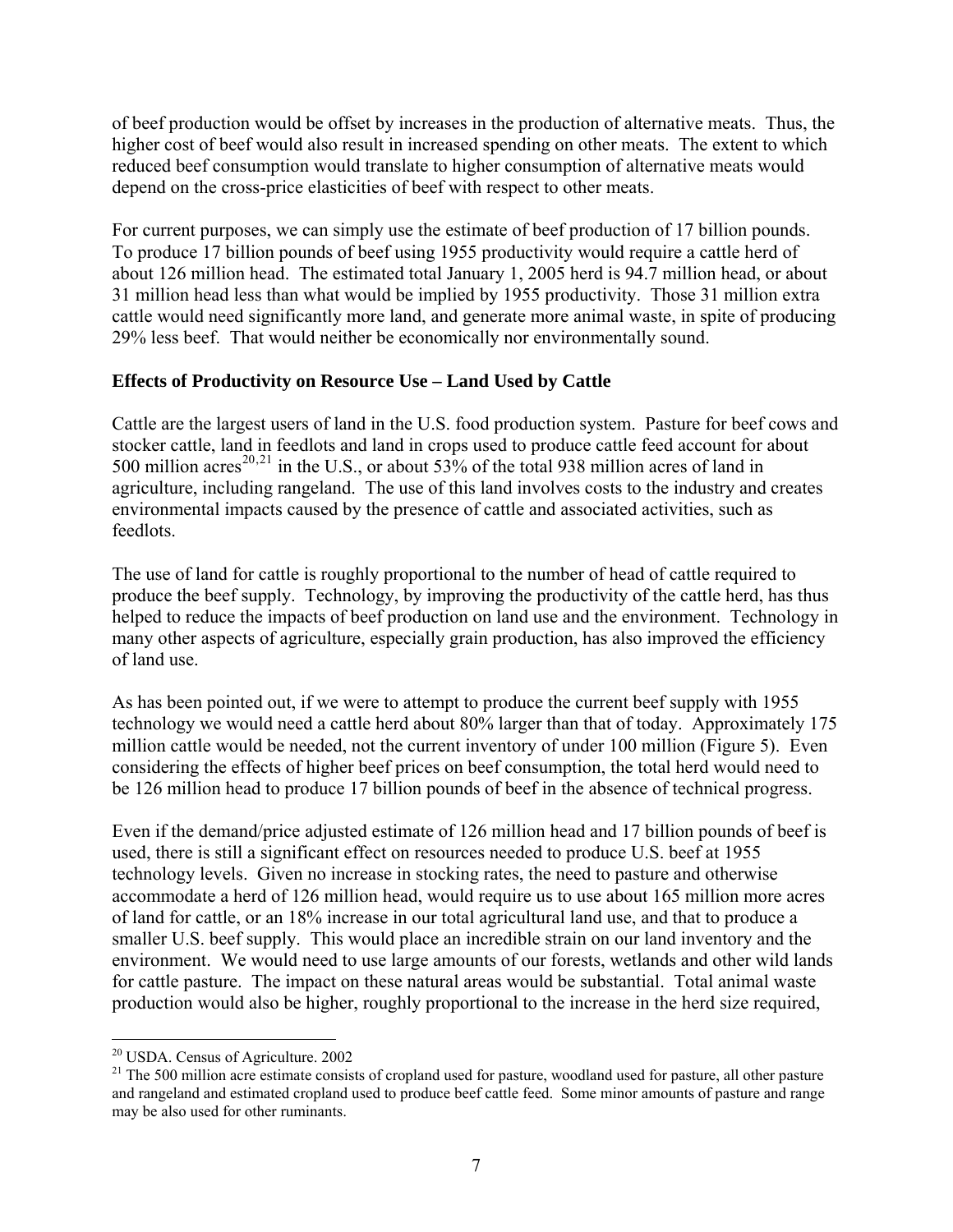or almost 30% more than presently produced. In addition, the land use and animal waste production from increased production of alternative meats would exacerbate the effects of these additional cattle.

Another way to look at the environmental impact is that, since 1975, we have reduced the total cattle inventory by 37 million head. In the absence of productivity increases, the environmental benefits from the reduced cattle numbers would have been largely lost, with no offsetting increase in beef production.



**Total Head of Cattle Required to Produce the Actual Domestic Beef Supply**

Figure  $6^{22,23}$  $6^{22,23}$  $6^{22,23}$  $6^{22,23}$  $6^{22,23}$ 

Over the last 50 years, the cattle industry has raised an increasing proportion of the beef supply in feedlots rather than on pasture and range lands. A major impact of agricultural technology has been on the amount of land needed to produce the feed required for cattle feedlots. Given the large increases in the fed beef supply since the 1950's, most would assume that the amount of land needed to produce increased amounts of feedlot feeds has increased, but, in fact, this is not the case.

Table 1 is an estimate of the impact on the land used to produce the corn and roughage used for beef cattle feed. For purposes of this table, it was assumed that all grain used in feedlots is corn

<span id="page-7-0"></span><sup>&</sup>lt;sup>22</sup> USDA, NASS. Cattle. 1955-2004 (actual; 1955 Productivity estimates are the authors)

<span id="page-7-1"></span><sup>&</sup>lt;sup>23</sup> 1955 Productivity estimates shown do not account for effects of higher beef prices on amounts of beef demanded.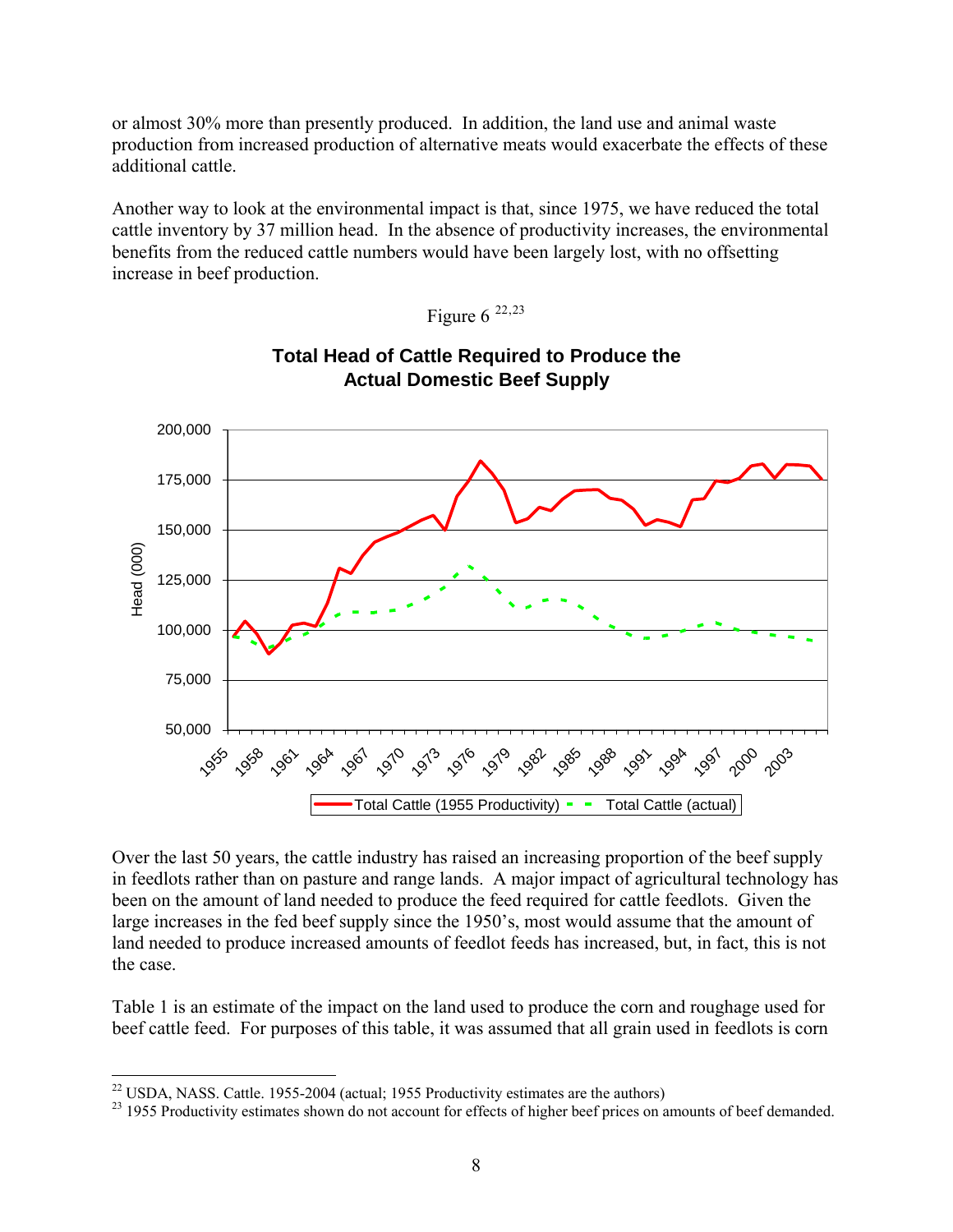and a 50-50 hay/corn silage mixture is used for roughage. Selected estimates from Table 1 are also shown in Figure 7.

|                                                      | <u> 1955 </u> | 2005f   | %Change |
|------------------------------------------------------|---------------|---------|---------|
| <b>Feed Conversion Ratio</b>                         | 8.0           | 6.2     | $-23%$  |
|                                                      |               |         |         |
| % Corn in ration                                     | 62            | 88      | 42%     |
| Bu. of corn needed/100 lb. fed beef                  | 8.9           | 9.7     | 10%     |
| Corn yield - bu./acre                                | 42            | 147     | 250%    |
| Acres corn needed/100 lb. fed beef                   | 0.211         | 0.066   | $-69%$  |
| 100 pounds of fed beef production/acre corn          | 4.7           | 15.1    | 218%    |
| % Roughage <sup>26</sup> in ration                   | 36            | 10      | $-72%$  |
| Pounds roughage needed/100 lb. fed beef              | 288.0         | 62.0    | $-78%$  |
| Roughage yield - pounds/acre                         | 6,581         | 11,333  | 72%     |
| Acres roughage needed/100 lb. fed beef               | 0.04376       | 0.00547 | $-87%$  |
| 100 lbs. fed beef production/acre roughage           | 22.9          | 182.8   | 700%    |
|                                                      |               |         |         |
| Fed cattle marketed <sup>27</sup> , 000              | 11,973        | 28,620  | 139%    |
| Estimated average pounds gained in feedlot           | 400           | 500     | 25%     |
| Feedlot LW pounds of beef produced, mill.            | 4,789         | 14,310  | 199%    |
|                                                      |               |         |         |
| Bushels corn consumed by fed cattle, mill.           | 424           | 1,394   | 229%    |
| Acres of corn required for all fed cattle, mill      | 10.10         | 9.48    | $-6%$   |
| Price of corn per bushel                             | \$1.35        | \$2.25  | 67%     |
| Value of corn consumed by fed cattle, \$mill.        | \$573         | \$3,137 | 448%    |
| Value of corn used (\$1982-84 mill.)                 | \$2,137       | \$1,705 | $-20%$  |
| Tons of roughage consumed by fed cattle, mill.       | 6.90          | 4.44    | $-36%$  |
| Acres of roughage required for all fed cattle, mill. | 2.10          | 0.78    | $-63%$  |
| Price of roughage per ton                            | \$15.82       | \$53.04 | 235%    |
| Value of roughage consumed by fed cattle \$ mill.    | \$109         | \$235   | 116%    |
| Value of roughage used (\$1982-84 mill.)             | \$407         | \$128   | $-69%$  |
|                                                      |               |         |         |
| Total acres used for corn and roughage               | 12.2          | 10.3    | $-16%$  |
| Value of corn and roughage used (\$1982-84 mill.)    | \$2,544       | \$1,833 | $-28%$  |

Table 1 Estimated Feedlot Beef Production and Land Used for Corn and Roughage<sup>[24](#page-8-0),[25](#page-8-1)</sup>

The overall impact of technology changes for crops and cattle has been to significantly reduce the land used to meet the feed requirements of feedlot beef production, even though there was almost a 200% increase in the pounds of beef produced in feedlots. Despite the large increase in fed-beef production, the real cost of feedstuffs used was also reduced by about 28%. The reduction in the real cost of feedstuffs is a significant cost savings to the cattle industry and the

 $\overline{a}$ 

<span id="page-8-0"></span><sup>&</sup>lt;sup>24</sup> Acreage estimates are based on the exclusive use of corn, corn silage and hay in the diet for concentrate and roughage.

<span id="page-8-2"></span><span id="page-8-1"></span><sup>&</sup>lt;sup>25</sup> Estimates are based on USDA published statistics and Cattle Fax data on placement and marketed weights.<br><sup>26</sup> "Roughage" is a 50-50 mix of alfalfa hay and corn silage.

<span id="page-8-3"></span><sup>&</sup>lt;sup>27</sup> Steer and heifer slaughter from: USDA, NASS. Livestock Slaughter. 1955-2004.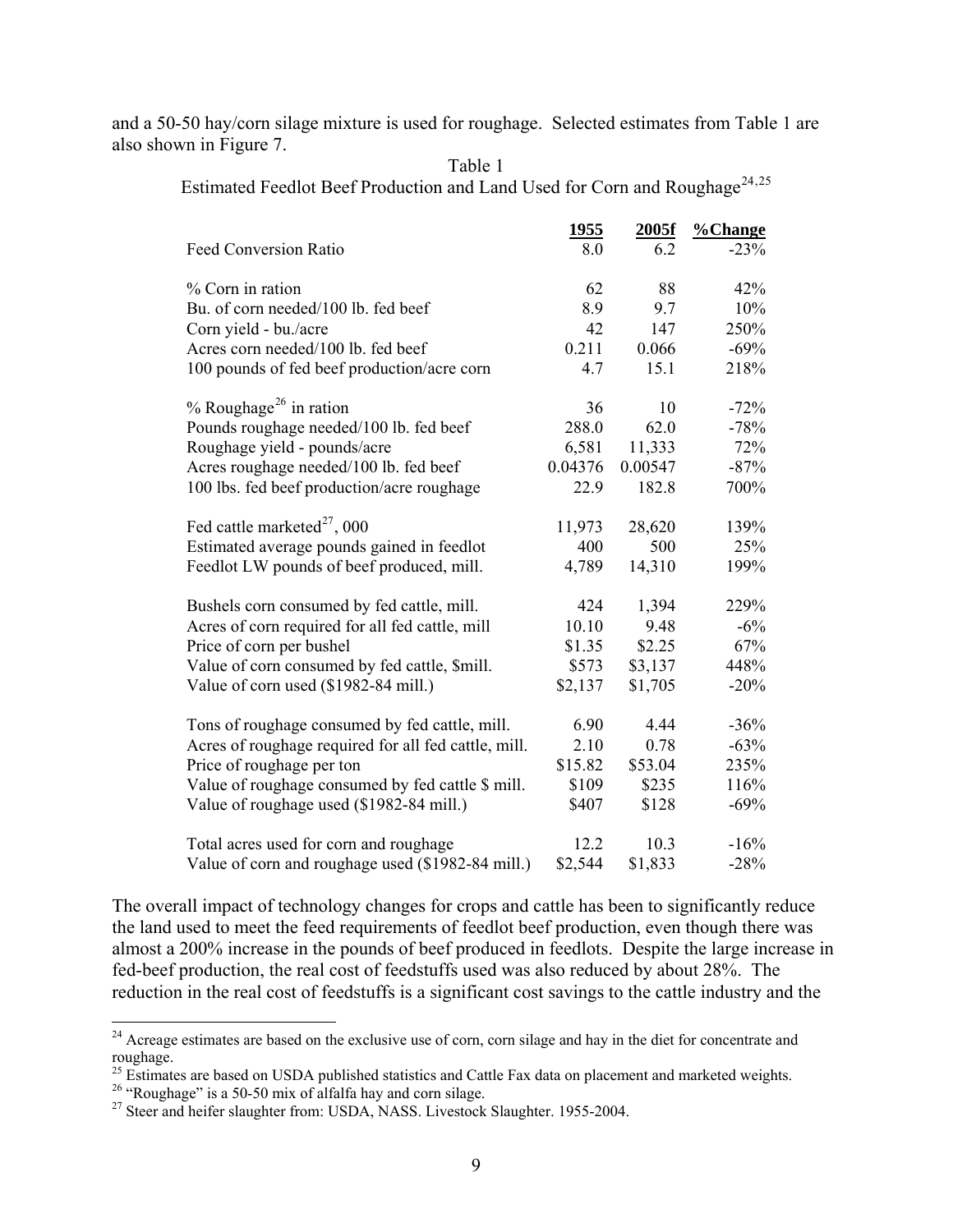beef consumer. The reduction in acreage required for beef feedstuffs has made more land available to produce crops for other purposes, including grain exports.

Figure 7



#### **% Change in Feedlot Performance and Feed Use, 1955-2005**

## **Summary – What would have happened without cattle industry productivity gains?**

To compare the reality of 2004 to what the world would look like in the absence of cattle productivity gains requires that we know what today would look like without the advances of the last 50 years. This is not an easy task. We do not really know what the total U.S. meat production sector would look like now if the cattle industry had its technology frozen in 1955. But if that had been the case, and alternative meats had continued to improve in production efficiency, we can certainty say that directionally:

- 1. Beef production and consumption would be significantly smaller;
- 2. Cattle and beef prices would be much higher;
- 3. Cattle industry costs per pound of beef produced would be much higher;
- 4. The cattle herd would likely be larger than it is, but with lower beef production;
- 5. The environmental load of the beef industry would be greater;
- 6. Consumers would need to spend more per pound of beef consumed; and,
- 7. Alternative meats would have a significantly larger share of the total meat market.

The complex relationships among the meats make estimating the magnitudes of these differences, and the size of the effects of technology very difficult. What is clear is that the beef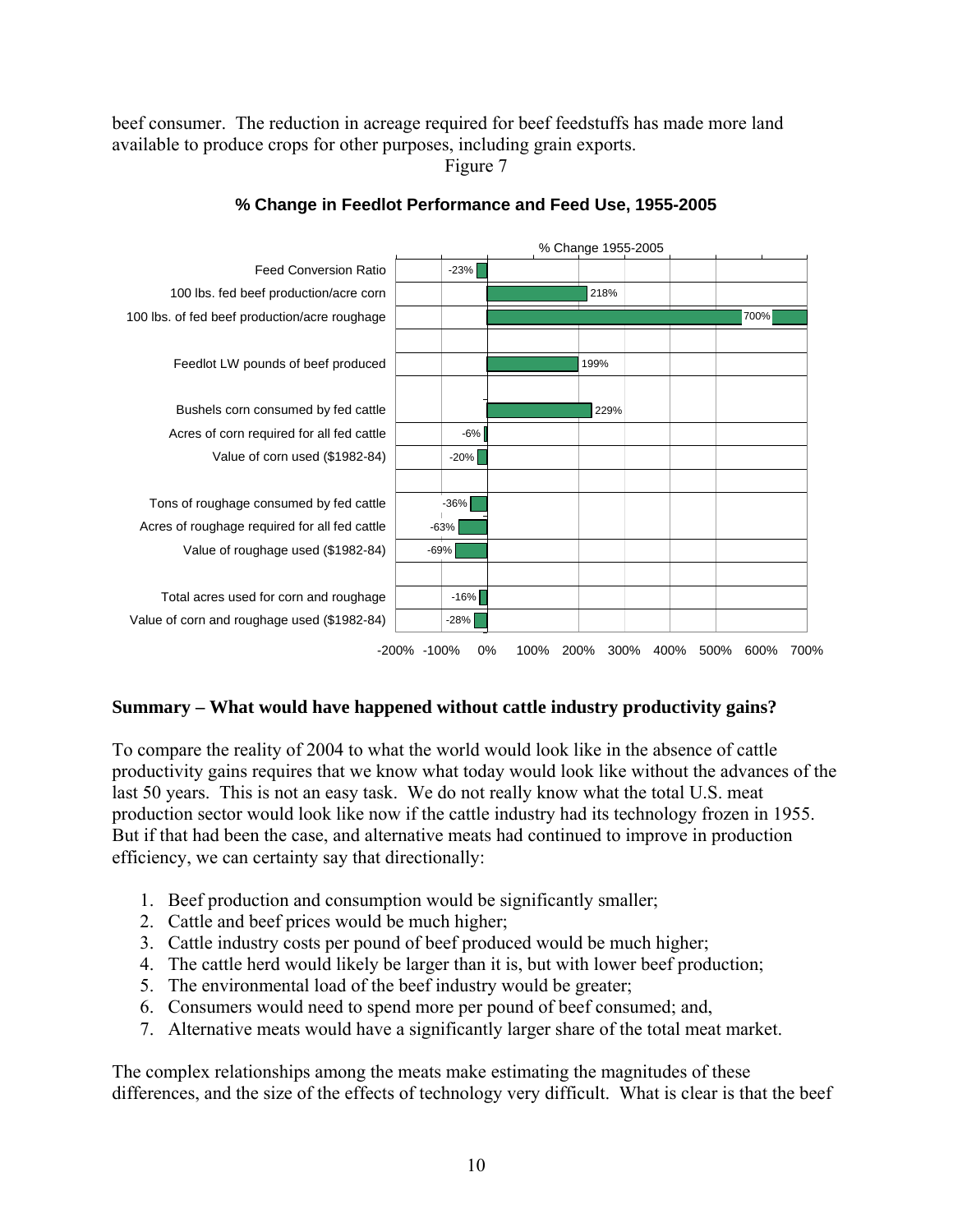industry of the U.S. has been transformed by changing technology. In 1955, beef production was largely grass-based and beef was produced on small farms. In 2004, beef is mostly produced from cattle that are fed in large operations.

Identifying the effects of technology on the cattle and beef market is also a difficult undertaking due to the many interdependencies in the cattle market itself, among the major competing meats, and among the technologies themselves. A diagram of the major contributors looks something like Figure 8.

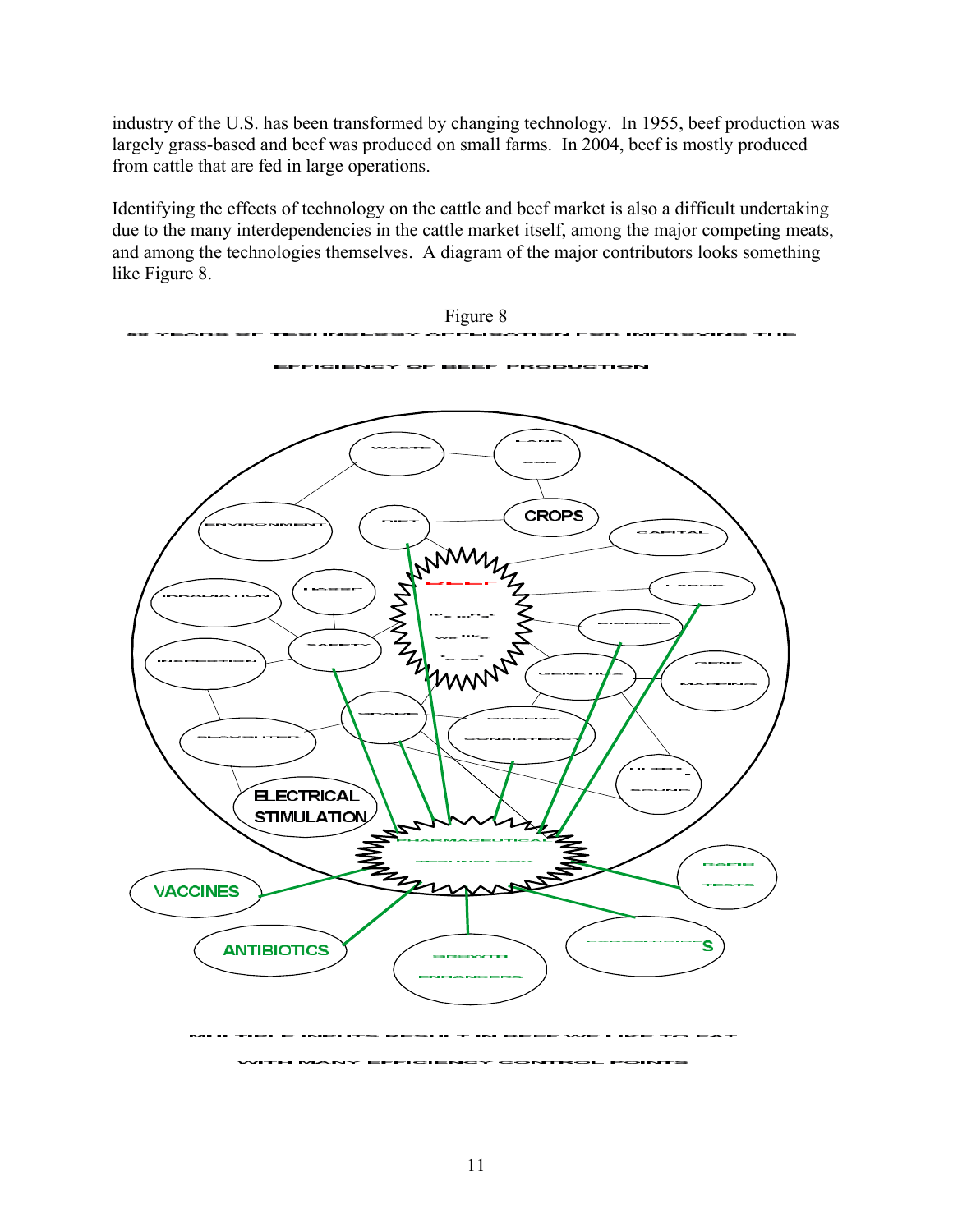The beef industry lost market share over the last 50 years, but it is certain that if technology had not changed it would have lost even more. Despite higher cattle prices in the absence of advancing technology, it is unlikely that the cattle industry would be more profitable today with those higher prices. Higher costs would offset the higher prices, and the industry would likely be no more, and probably less, profitable than it is now.

In the next section we will explore some of the key technologies shown in Figure 8.

# **Sources and Magnitudes of Cattle Industry Productivity Change**

How did we increase beef production per animal by some 80% in 50 years? No one single factor was responsible for this trend. Rather it was the accumulation of many technological changes that have combined over a period of years to give us this more efficient beef production system.

Here is a list of some of the major technological contributors:

- I. Pharmaceuticals; other animal health products and programs
	- a. Antibiotics
	- b. Implants
	- c. Ionophores
	- d. Repartitioning agents
	- e. Parasiticides
	- f. Vaccines
	- g. Estrus regulation
	- h. USDA disease/pest eradication programs
- II. Genetics
	- a. Beef
	- b. Dairy
- III. Nutrition
	- a. Breeding cattle
	- b. Pasture supplementation
	- c. Stocker and backgrounder operations
	- d. Feedlots
- IV. Grain yields, and feed costs

Underlying this list is the fact that the cattle business is a market-oriented, profit-seeking, and price/cost-driven industry that is incredibly competitive. The result has been that cost-reducing technology is sought out and adopted by the industry, especially the feedlot segment. Also, because input suppliers see a large and accepting business for new technology for the cattle industry, significant incentives are present to discover and market new products that save cost and resources in the beef production system.

While the incentives for technology adoption are high, the availability of new pharmaceutical technology has been limited by high costs and long review times for the approval process of the FDA's Center for Veterinary Medicine. In recent years the number of innovative, new drugs for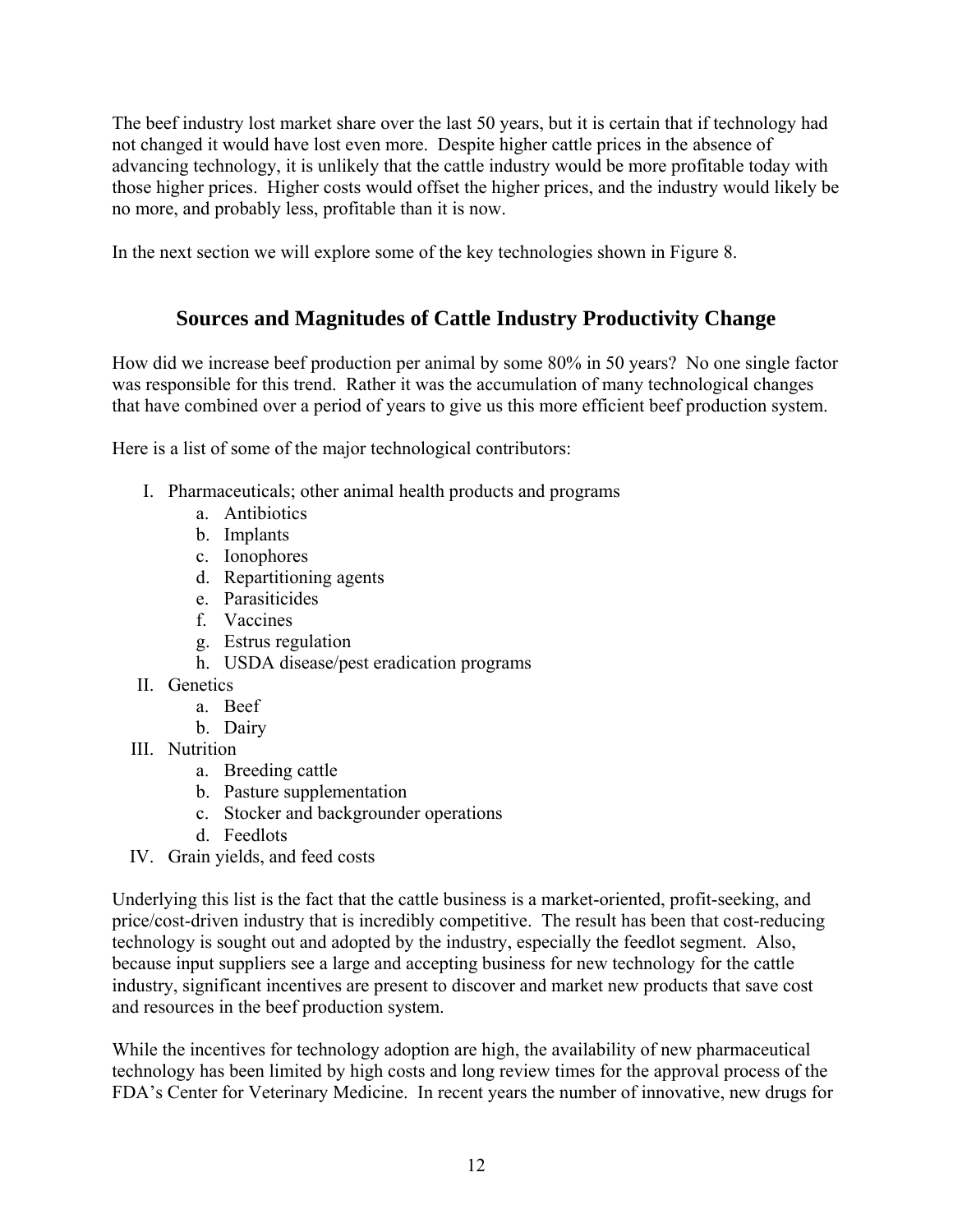animal agriculture has been a slow trickle. Although cattle have received a high share of the approvals, the total number of truly new animal drugs that have been approved has been less than one per year in recent years. No new compounds were approved in 2000, 2001 or 2003.

Table 2 shows the new, novel, drugs approved for the first time by FDA for use in food-producing animals<sup>[28](#page-12-0)</sup>. Since 1986 only 20 new drugs have come onto the market for use in animal agriculture.

| Table $2^{29}$                                                                  |
|---------------------------------------------------------------------------------|
| New Chemical Entities Approved by FDA/CVM for Food Producing Animals, 1986-2003 |

| Year | <b>Compound Approved</b>     | <b>Trade Name</b> | <b>Species</b>   | <b>Sponsor</b>     |
|------|------------------------------|-------------------|------------------|--------------------|
| 1986 | Formalin                     | Formalin-F        | Fish             | Natchez            |
| 1986 | Tripelennamine Hydrochloride | Recovr            | Cattle           | Solvay             |
| 1987 | Trenbolone Acetate           | Finaplix          | Steers/Heifers   | Roussel-UCLAF      |
| 1988 | Ceftiofur                    | Naxcel            | Cattle           | Upjohn             |
| 1989 | Albendazole                  | Valbazen          | Cattle           | SmithKline Beecham |
| 1989 | Maduramicin Ammonium         | Cygro             | <b>Broilers</b>  | American Cyanamid  |
| 1992 | Tilmicosin Phosphate         | Micotil           | Cattle           | Elanco             |
| 1992 | Efrotomycin                  | Producil          | Swine            | Merck              |
| 1993 | Pirlimycin                   | Pirsue            | Cattle           | Upjohn             |
| 1993 | Bovine Somatotropin          | Posilac           | Cattle           | Monsanto           |
| 1994 | Semduramicin Sodium          | Aviax             | Chickens         | Pfizer             |
| 1994 | Laidlomycin Propionate       | Catalyst          | Cattle           | Syntex             |
| 1995 | Sarafloxacin Hydrochloride   | SaraFlox          | Chickens/Turkeys | Abbott             |
| 1996 | Florfenicol                  | Nuflor            | Cattle           | Schering-Plough    |
| 1996 | Doramectin                   | Dectomax          | Cattle           | Pfizer             |
| 1996 | Enrofloxacin                 | Baytril           | Chickens/Turkeys | Bayer              |
| 1998 | Moxidectin                   | Cydectin          | Cattle           | Ft. Dodge          |
| 1998 | Exclusion culture            | Preempt           | Chickens         | Milk Specialties   |
| 1999 | Ractopamine Hydrochloride    | Paylean           | Swine            | Elanco             |
| 2002 | Danofloxacin mesylate        | A180              | Cattle           | Pfizer             |

## **I.a. Animal Health - Antibiotics**

The use of antibiotics in animal agriculture parallels the timeline of their development for human medicine. As new antibiotics were developed for human uses, they were also used in animals. In recent years several products were developed exclusively for beef cattle use. As a result, the spectrum of antibiotic products used in beef cattle today bears little resemblance to that used in human medicine.

Antibiotics are used in two distinct ways in beef production. When included in feed at low dose levels, antibiotics can increase growth rates and improve feed efficiency. Because these products are included in feed, their use is generally restricted to feedlots. Also, antibiotics (generally speaking, injectable products) are used therapeutically to treat sick cattle.

1

<span id="page-12-0"></span><sup>&</sup>lt;sup>28</sup> Many of these drugs have received subsequent approvals in other species and for other uses, Optaflexx for cattle for example. The table contains only the first approval of a drug in a food-producing species.<br><sup>29</sup> FDA. Veterinarian. 1986-2004

<span id="page-12-1"></span>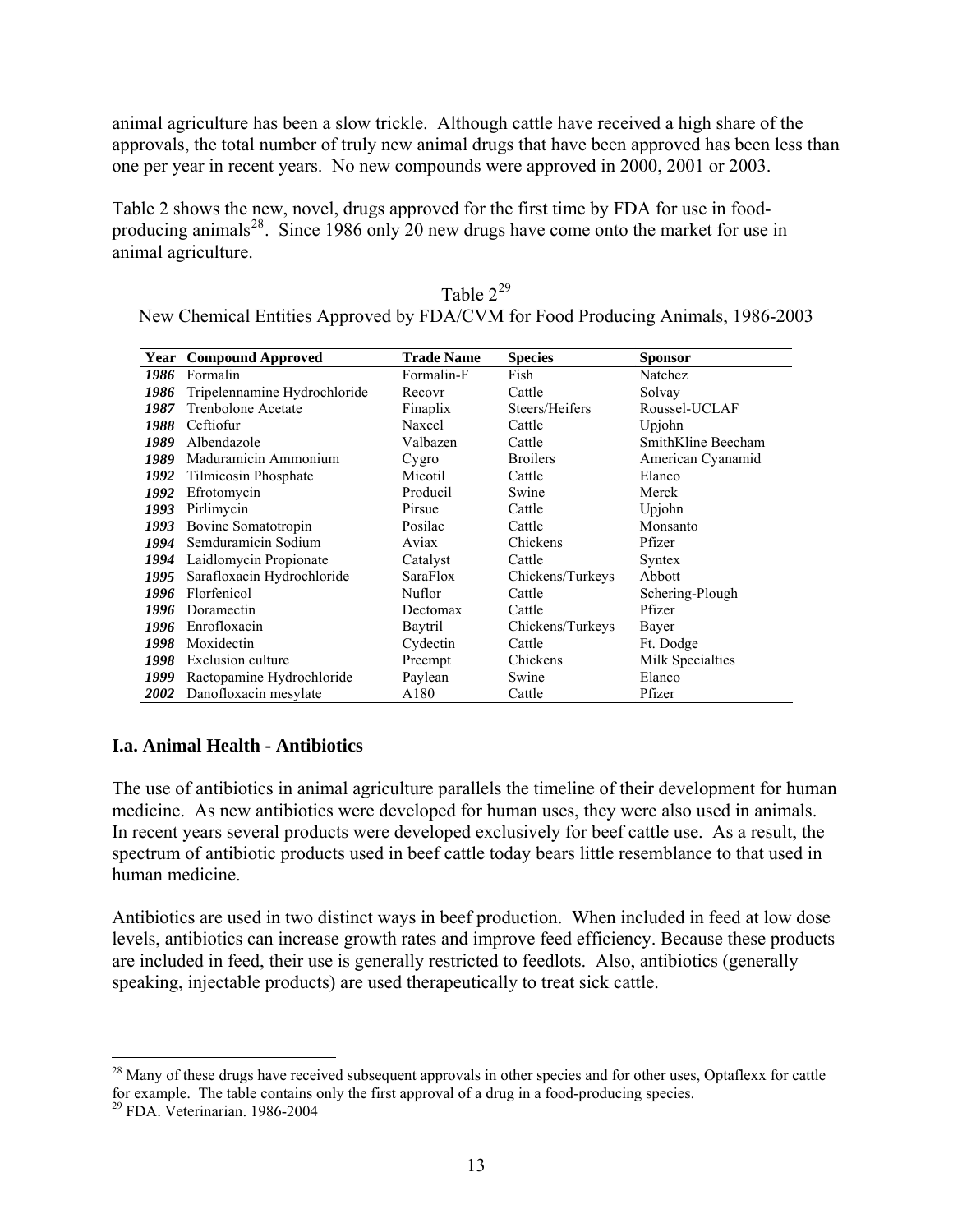The era of antibiotic growth promotion in U.S. agriculture began in 1946 with the recognition of substantial growth responses to the inclusion of streptomycin in the chicken feed $^{30}$  $^{30}$  $^{30}$ . At the time, livestock management was changing rapidly from low-performance, high-morbidity, free-range farming to more controlled and intensive husbandry. Post-war demands for increased food production were high, and the discovery of an unexpected way to accelerate growth was received with enormous interest and enthusiasm by scientists and the livestock industry.

The benefits of the antibiotic growth promoters are derived from their principal mode of action, which is the manipulation of the microbial flora of the intestinal tract in most species and the rumen in ruminants. The result of this interaction with the organisms of the gut is improved digestion, metabolism and absorption of an array of essential nutrients, including carbohydrates, proteins, amino acids, minerals and vitamins. In addition, and as a result of enhanced utilization of their diets, supplemented animals need less feed and produce less waste. The benefits of antibiotic growth promoters can be broadly categorized into environmental, performance improvement, disease control, prevention of metabolic and fermentation disorders and a set of other related benefits.

Without antibiotics, cattle divert some of their nutrient intake towards responding to sub-clinical disease challenges that reduce gain and feed efficiency. The magnitude of this response is variable depending on conditions, but can be as large as 5 to 10 % in feedlot cattle<sup>[31](#page-13-1),[32](#page-13-2)</sup>.

Therapeutic uses of antibiotics in cattle result in healthier cattle. Their use in the treatment of cattle disease situations is not unlike their use in human disease. This use overcomes bacterial disease, reduces morbidity and mortality, and thereby contributes to both the welfare of cattle and production efficiency. Examples of this use include various calf diseases, bovine respiratory disease (BRD), and liver abscesses that occur in cattle fed high grain diets. Quantifying the benefit from this use of antibiotics is difficult because these disease situations are sporadic in occurrence; however it is obvious that antibiotics provide a clear benefit in these situations.

The impact of therapeutic antibiotics on beef system productivity should not be underestimated. Without effective therapeutic antibiotics for important cattle diseases, it would be very difficult to maintain large concentrations of cattle in modern feeding operations. Increased feeding of cattle has been perhaps the most important development in the U.S. cattle industry in the last 50 years. Despite the co-mingling of cattle in large feedlots and increased hauling distances, annual death loss (about 4%) is about the same today as it was in 1955. This is largely a testament to the effectiveness of modern antibiotics and vaccines.

Antibiotic use in livestock continues to be questioned by some from the standpoint of antibiotic resistance and postulated human health risks. When quantitative risk analysis procedures are applied to available data, the chance of a human health incidence arising from the use of antibiotics in cattle is so small that it is not different from zero risk. An international panel of

1

<span id="page-13-0"></span><sup>&</sup>lt;sup>30</sup> Page, S. The role of enteric antibiotics in livestock production, a review of published literature. Advanced Veterinary Therapeutics, May, 2003<br><sup>31</sup> Rick Stock and Terry Mader. Feed Additives for Beef Cattle. U. Of Nebraska, September, 1984

<span id="page-13-1"></span>

<span id="page-13-2"></span><sup>&</sup>lt;sup>32</sup> Preston, R.L. The role of animal drugs in food animal production. In:Proc. Symposium on Anim. Drug Use-Dollars and Sense. Center for Veterinary Medicine, Food and Drug Admin., Rockville, MD. 1987.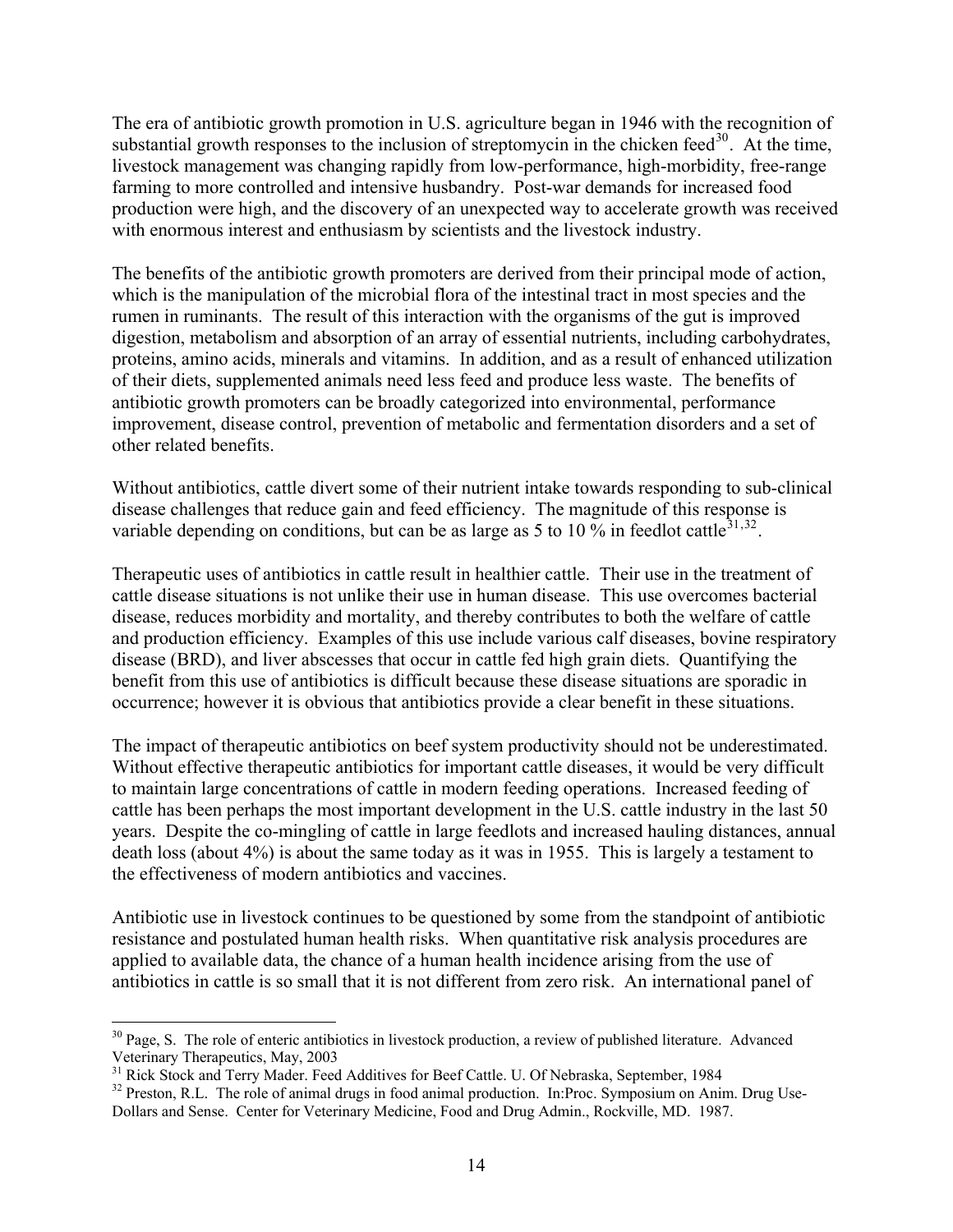medical microbiologists, physicians, veterinarians, animal scientists and risk assessors has recently concluded that, "What has not happened in 50 years of antibiotic use in animals and man, seems unlikely to happen at a rapid rate now."<sup>[33](#page-14-0)</sup>

## **I.b. Animal Health - Implants[34](#page-14-1)**

 $\overline{a}$ 

Growth promoting implant products were one of the earliest (1956) and probably the most revolutionary pharmaceutical technology introduced into the beef industry. Over the past 50 years of use, implants continue to be one of the most effective technologies used in the beef industry. They provide benefits for every segment involved in beef production from the cowcalf producer through the feedlot phase and even for the packer. Implant technology can be thought of as hormone replacement, since bulls and implanted steers gain at about the same rate. With the availability of a wide range of doses and combinations of estrogenic and/or androgenic agents, implants have become almost designer products. While implants tend to be most effective in feedlot cattle, implanting strategies have been effectively applied to other beef production phases as well. Estimated returns to cattle producers and packers from implant use range from \$30 to as much as \$67 per head.<sup>[35](#page-14-2)</sup>

Significant changes in implants and implanting strategies have occurred over time. Prior to 1987, available implants were estrogenic agents, which metabolically enhanced nutrient use to enhance growth. These products improved feed efficiency 2-8 percent and daily gains from 10- 15 percent. In 1987, the androgenic (tissue building) agent, trenbolone acetate, was approved for use in growth promoting implants. This compound had an additive effect with existing estrogenic implants. The androgenic implant enhanced muscle growth and added an additional 4-6 percent to the feed efficiency and  $5-8$  percent to the daily gains.<sup>[36](#page-14-3)</sup>

Typical implant programs in feedlot cattle will increase rate of gain 15 to 20% and improve feed efficiency 8 to 12%. In other words, without implants, feedlot daily gain would be about 2.6 lb per day in steers and 2.4 lb per day in heifers compared to expected gains today of at least 3.1 and 2.7 lb per day, respectively. Similarly, without implants, feed efficiency would be about 7.0 and 7.1 lb of feed dry matter per lb of gain compared to expected efficiencies today of 6.3 and 6.5, respectively. Additionally, implants cause a decrease in fat deposition in the beef carcass, an increase in the rib eye area, and an improvement in lean meat growth. Thus, the cost of gain is decreased, which benefits the cattle producer and carcass improvements are made which eventually benefit both the packer and beef consumer.

<span id="page-14-0"></span><sup>&</sup>lt;sup>33</sup> Phillips, I., M. Casewell, T. Cox, B. DeGroot, C. Friis, R. Jones, C. Nightingale, R. Preston and J. Waddell. Does the use of antibiotics in food animals pose a risk to human health? A critical review of published data. J. Antimicrobial Chemotherapy, 53:28-52, January 2004.

<span id="page-14-1"></span><sup>&</sup>lt;sup>34</sup> R.L. Preston. Hormone containing growth promoting implants in farmed livestock. *Advanced Drug Delivery Reviews*. 1999.

<span id="page-14-2"></span><sup>&</sup>lt;sup>35</sup> Gill, D.R.. and J.N. Trapp. Economics of beef production with and without implants. In: Symposium: Impact of implants on performance and carcass value of beef cattle, P-957. Oklahoma State Univ, Stillwater, OK. May 19

<span id="page-14-3"></span><sup>&</sup>lt;sup>36</sup> Duckett, S.K., F.N. Owens and J.G. Andrae. Effects of implants on performance and carcass traits of feedlot steers and heifers. In: Symposium: Impact of implants on performance and carcass value of beef cattle, P-957. Oklahoma State Univ, Stillwater, OK. May 1997.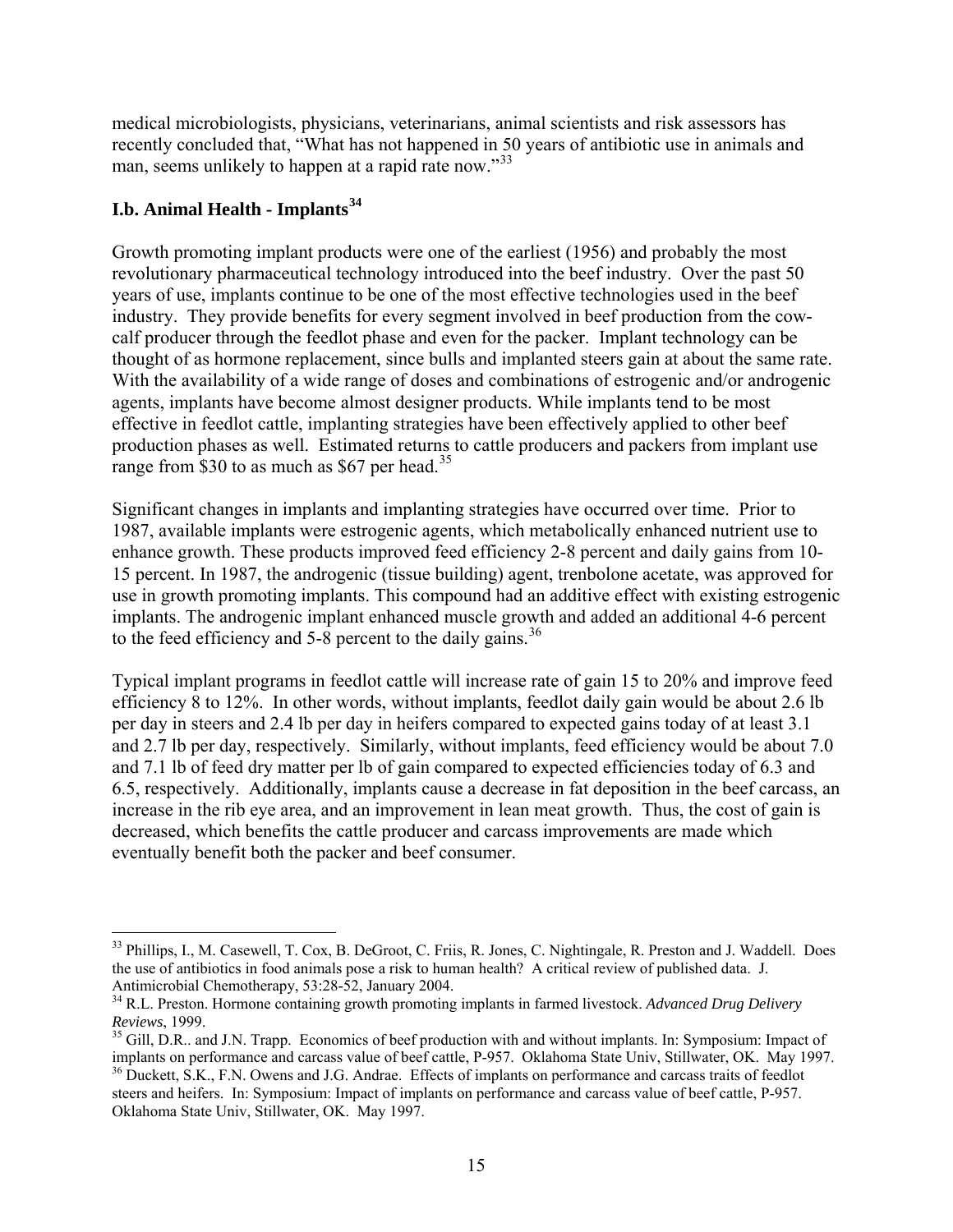Implant programs provide increased management options which help produce a consistent beef supply from the variety of breed types presently used in the industry. Implant programs can also be tailored to fit the length of the feeding period. Depending on the final USDA grade target, leaner carcasses are produced that are more in line with consumer demand, there is less waste fat from the cattle carcasses, marbling score may be reduced, but the eating quality of beef produced using implants is unaffected, especially when cattle are fed to the same USDA grade.

The Federal Drug Administration (FDA) and several international health organizations (WHO and FAO) have repeatedly stated that there are no human health effects from consuming beef from implanted cattle.[37](#page-15-0),[38](#page-15-1) Despite their proven safety, implants are banned in Europe, and their use in the U.S. and Canada is used by the European Union as a barrier to importation of beef.

The impact of growth promoting implants on the cattle industry should not be underestimated. If we look around the world, there is no country that feeds cattle in large numbers without using implants. Europe, in particular, produces a large grain surplus and could feed cattle. However, European social programs designed to protect smaller farms, together with an unwillingness to accept some new technology have made cattle feeding very costly. As a result there is only a small cattle-feeding industry in Europe.

## **I.c. Animal Health - Ionophores**

The first ionophore used in cattle was introduced in December 1975. These compounds work by altering the volatile fatty acid balance in the rumen, reducing production of fermentation waste by-products and increasing the amount of net energy available from feedstuffs. In doing so they improve feed efficiency and average daily gain and reduce the amount of feed wasted in rumen fermentation. They work in both feedlot and pasture settings. Ionophores also reduce coccidiosis and, because they reduce bloat and acidosis that can result from the fermentation of grain starch, feedlots are able to feed higher energy-dense rations.

Ionophores are currently used extensively in feedlots, stocker operations and in replacement heifer raising operations. Nearly all feedlot cattle receive an ionophore in the feed from day of arrival to harvest. A high percentage of replacement heifers will also receive an ionophore. Pasture supplements can also include ionophores.

By improving the energy utilization of feeds, ionophores have helped make beef production more efficient and have indirectly aided beef quality by increasing the cost-effectiveness of feeding cattle versus raising them on grass. In feedlot cattle, ionophores will improve feed efficiency by 6 to 8 percent and daily gain by 1 to 6 percent. The efficiency response provides an economic benefit to the feedlot producer of about \$12 per head.<sup>[39](#page-15-2)</sup> In stocker cattle and

<span id="page-15-0"></span> $\overline{a}$ <sup>37</sup> Preston, R.L. Rationale for the safety of implants. In: Symposium: Impact of implants on Performance and carcass value of beef cattle, Oklahoma State University, P-957, Stillwater, OK, May 1997.

<span id="page-15-1"></span><sup>&</sup>lt;sup>38</sup> Lauderdale, J.W. The facts about beef cattle growth enhancement technology.  $19<sup>th</sup>$  Annual Southwest Nutrition & Management Conference, pp 61-64. Univ. Arizona. Phoenix, AZ. February 2004.

<span id="page-15-2"></span><sup>&</sup>lt;sup>39</sup> Preston, R.L. The role of animal drugs in food animal production. In:Proc. Symposium on Anim. Drug Use-Dollars and Sense. Center for Veterinary Medicine, Food and Drug Admin., Rockville, MD. 1987.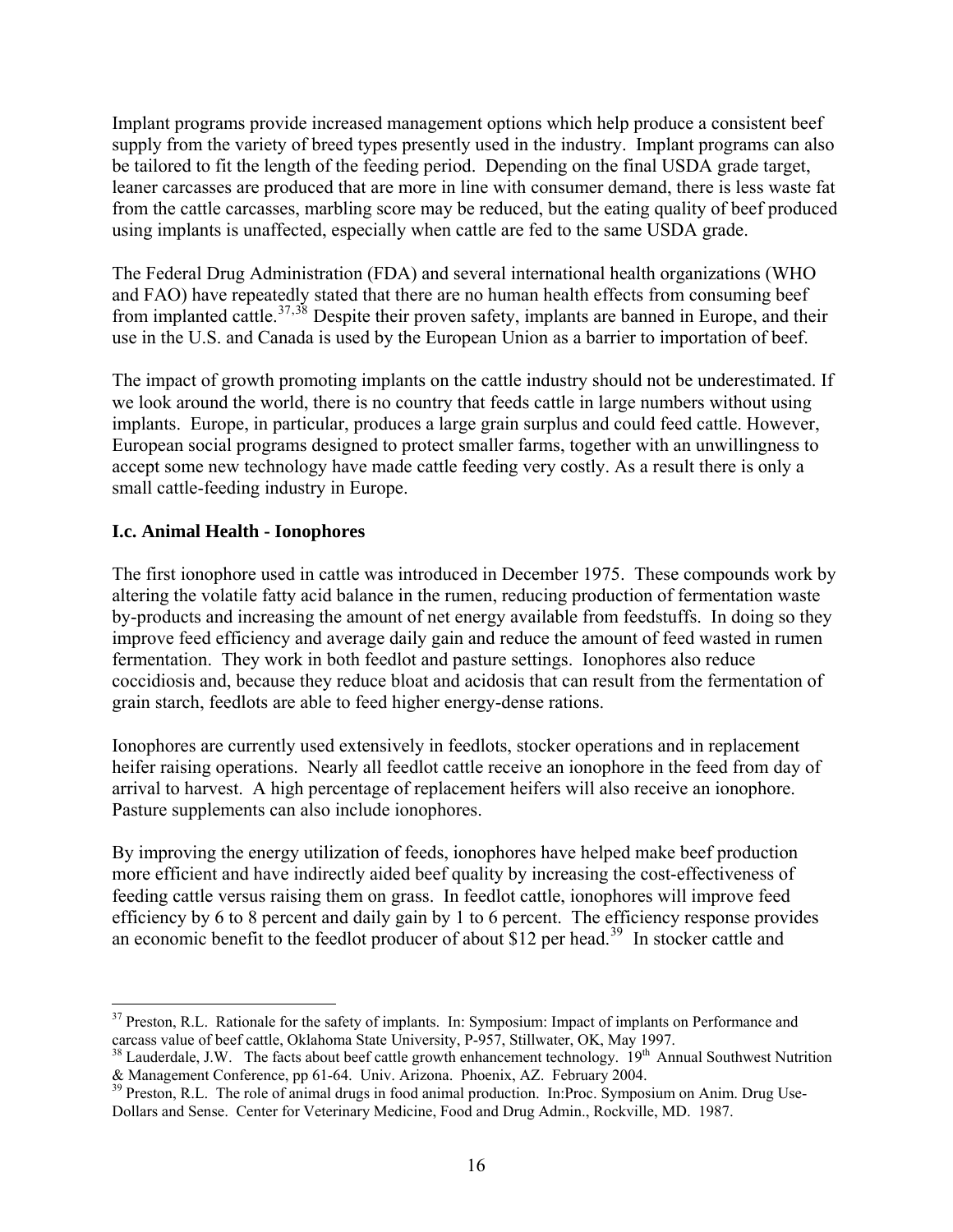replacement heifers, ionophores improve feed efficiency by 8 to 12 percent and daily gain by 5 to 15 percent. $40$ 

Ionophores and implants work together well and, in fact, may work synergistically. Ionophores make it feasible to feed higher energy diets, and implants act to direct that extra energy into lean meat production.

# **I.d. Animal Health – Repartitioning Agents[41](#page-16-1)**

The first repartitioning agent for cattle was approved in the U.S. by FDA in 2003. Repartitioning agents are used in the last part (typically 4-6 weeks) of the feedlot phase of cattle production. These agents "repartition" the absorbed nutrients towards greater lean meat growth and less fat deposition. While they are being used, rate of gain is increased 17 to 25% and feed efficiency is improved by the same magnitude. Carcass lean gain is improved almost 70% while a repartitioning agent is being fed. Gross returns to feedlot cattle producers are about \$10 to \$17 per head fed. Net returns will depend on the cost of the drug. The response to repartitioning agents is additive to that expected from implants and ionophores. The percentage effects, measured relative to the entire feeding period of 120-140 days, are less than those measured during the approved period of use (last 28-42 days).

## **I.e. Animal Health – Parasiticides**

The advent of parasiticides in the 1950's also represents a major advance in beef cattle rearing. In their natural, outdoor environment, cattle are subject to infestation by a wide variety of both internal and external parasites. Though very diverse, parasites have one common effect on cattle – they reduce performance. Parasites can also cause disease, reduce the value of hides, and in extreme cases can be fatal.

Internal parasites rob cattle of nutrients from their feed, nutrients that could otherwise be used for growth and development. They can also attack major organs and reduce the health status of cattle. In extreme, but rare, cases internal parasites can be fatal.

Stomach and intestinal worms, tapeworms, liver flukes, lung worms and coccidia are the most common internal parasites of cattle in the U.S. Their effects are usually insidious and subclinical, such as indigestion and poor feed conversion, less than expected weight gain and, for beef cows, decreased milk production and lower conception rates. Lungworms can cause verminous pneumonia and provide an environment conducive for viral and bacterial pneumonia.

Today there is a large array of parasiticides that dramatically reduce the impact of these internal pests on beef cattle performance. However, the evidence on the production effects of this class

<sup>&</sup>lt;sup>40</sup> Rick Stock and Terry Mader. Feed Additives for Beef Cattle. U. Of Nebraska, September, 1984

<span id="page-16-1"></span><span id="page-16-0"></span><sup>&</sup>lt;sup>41</sup> R.L. Preston. Feedlot Management Challenges and Opportunities With β-Agonist Use. 2004 Plains Nutrition Council Spring Conference, April 2004.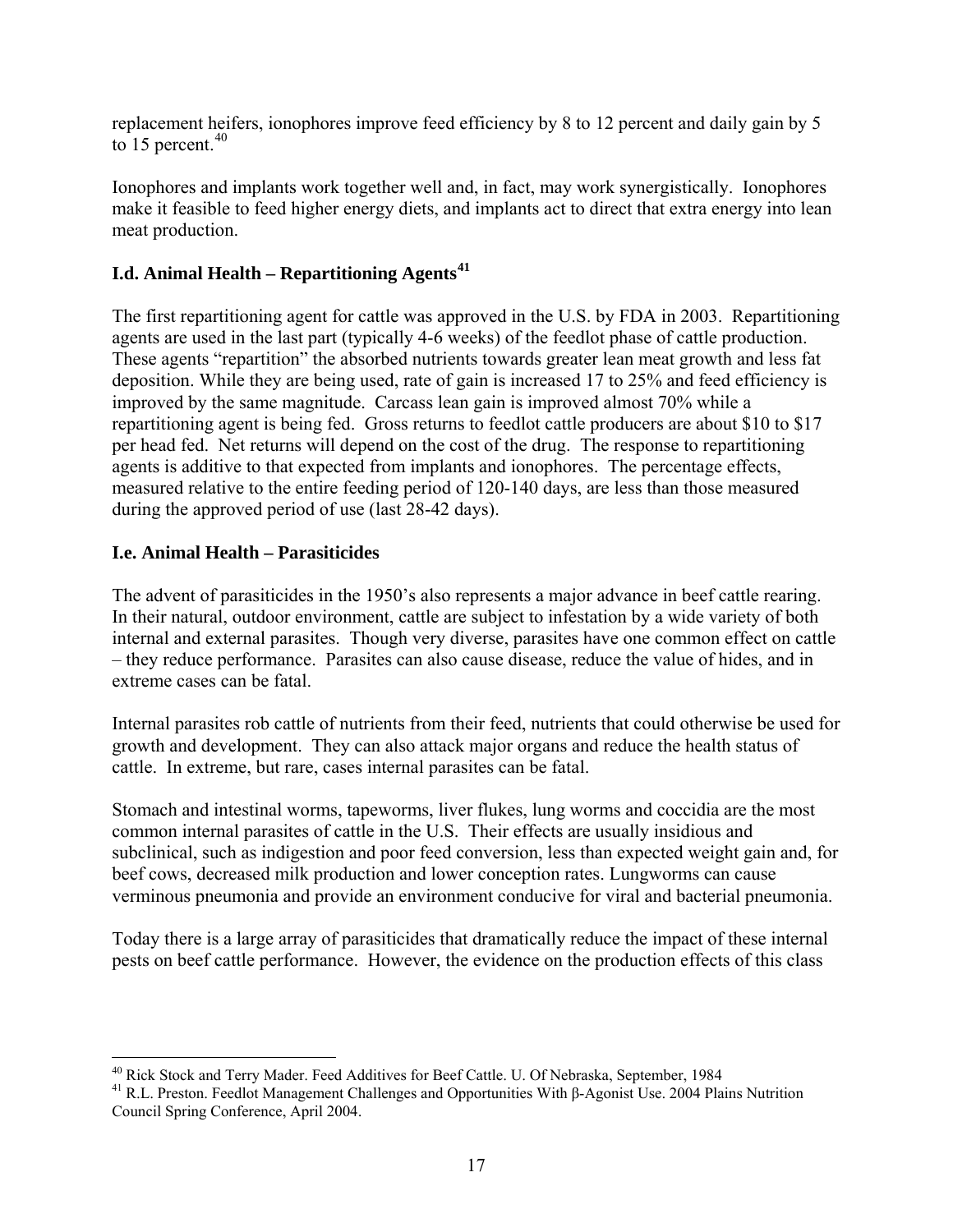of products on cattle performance is somewhat scarce. University studies have shown that the use of an effective control program for beef cattle have the following general effects<sup>[42](#page-17-0),[43](#page-17-1),[44](#page-17-2),[45](#page-17-3)</sup>:

- 1. Beef cow weights and body condition scores (BCS) are improved (+20 to 30 pounds and  $+0.2$  to 0.4 BSC),
- 2. Increases are seen in cow conception rates due to improved body condition scores,
- 3. Calf weaning weights are increased significantly (20 to 40 pounds), and
- 4. In heifers there is an increase in growth rate (about 0.1 pounds/day), reduced time to puberty (+33% more reach puberty at 14 months of age) and improved conception rate  $(25\% \text{ vs. } 56\% \text{ at } 14 \text{ months of age}),$

External parasites of cattle – flies, grubs, lice, and ticks – limit productivity in beef cattle by affecting animals in several ways. They are a serious threat since they feed on body tissue such as blood, skin and hair. The wounds and skin irritation produced by these parasites often result in discomfort and irritation for the animal. More significant, however, is that any blood-sucking or biting parasite may transmit diseases from infected animals to healthy ones. In addition, these pests also may reduce weight gains, cause losses in milk and meat production, produce general weakness, cause mange and severe dermatitis, and create sites for secondary invasion of disease organisms<sup>[46](#page-17-4),[47](#page-17-5),[48](#page-17-6)</sup>. They can also damage the hide, a valuable by-product of beef production.

An important economic effect of external parasites on cattle performance has to do with the behavior of cattle as they attempt to avoid them. The irritation caused by flies, lice and grubs can cause cattle to move about and scratch up against any handy object<sup> $49$ </sup>. This behavior wastes energy and can lead to loss of performance.

However, the major economic burden of external parasites is the diseases they may spread. Without effective control, the losses from these parasites and the diseases they spread would be significant.

As is the case with internal parasites, there is today a wide range of products for control of external parasites. Unfortunately there is very little scientific evidence on the monetary value of cattle performance effects of external parasites.

 $\overline{a}$ 

<span id="page-17-0"></span><sup>&</sup>lt;sup>42</sup> W. W. Gill, J. B. Neel, F. N. Hopkins, C. D. Lane, Jr. and D.G. Meadows. Body Condition Score and Internal Parasite Control in Beef Cows.Dept. of Animal Sciences, University of Tennessee, Knoxville, 2002<br><sup>43</sup> Steven C. Smith, Kent C. Barnes and Keith S. Lusby. Effect of Deworming on Performance of Grazing Cows and

<span id="page-17-1"></span>Their Calves in Eastern Oklahoma. Department of Animal Sciences, Oklahoma State University <sup>44</sup> R. L. Larson, L. R. Corah, M. F. Spire and R.C. Cochran. Effect of Deworming with Ivomec on Reproductive

<span id="page-17-2"></span>Performance of Yearling Beef Heifers. Report of Progress 651, Kansas State University - Dept. of Animal Sciences and Industry, Page 53, 1992

<span id="page-17-3"></span><sup>45</sup> Tobias L. Stroh, Kris A. Ringwall, James L. Nelson, Keith J. Helmuth, Jon T. Seeger, D.V.M. Efficacy of Spring Time Worming Among Beef Cow Calf Pairs. North Dakota State University - Dickinson Research Extension Center, 1999

<span id="page-17-4"></span><sup>&</sup>lt;sup>46</sup> Donald R. Johnson, Gus Lorenz, Glenn Studebaker, and John D. Hopkins. Ticks on Beef Cattle (Livestock Insect Series). Department of Animal Sciences, University of Arkansas, 2003

<span id="page-17-5"></span><sup>&</sup>lt;sup>47</sup> Peggy K. Powell. Cattle Grub Biology and Management. Animal and Veterinary Science Department, West Virginia University, 1995<br><sup>48</sup> Lee Townsend. Lice on Beef and Dairy Cattle. Department of Animal Sciences, University of Kentucky, 2000

<span id="page-17-7"></span><span id="page-17-6"></span><sup>&</sup>lt;sup>49</sup> John Maas. Fly Control for Cattle. Department of Animal Sciences, University of California, Davis, 2002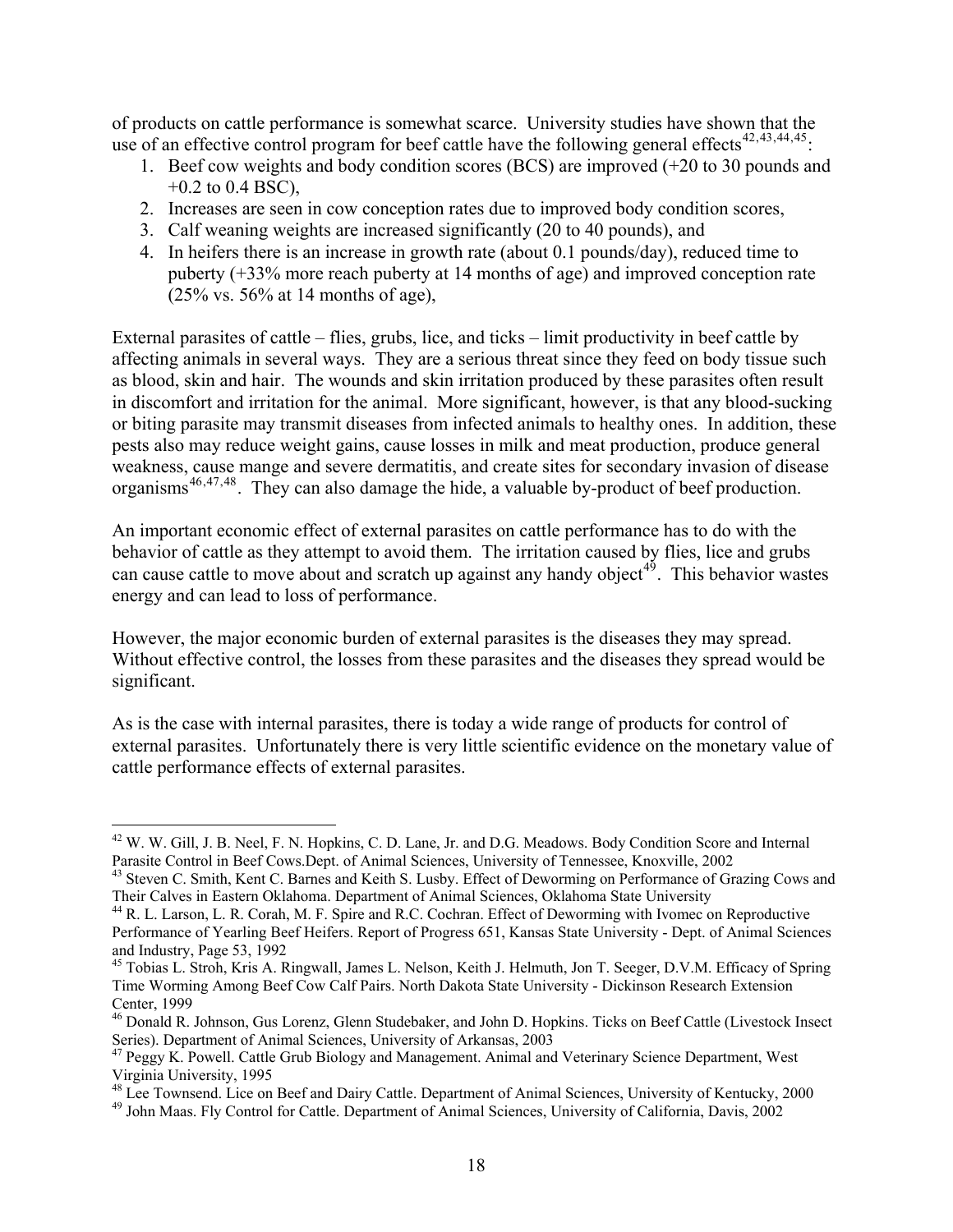# **I.f. Animal Health – Vaccines[50](#page-18-0),[51](#page-18-1)**

Vaccines used against bacterial and viral diseases, and bacterial toxins are the oldest pharmaceutical technology applied to cattle. The first vaccine was against blackleg caused by the toxin produced by *Clostridium novyi* in cattle.

Over the years, many vaccines have been developed against specific bacterial and viral disease problems in cattle. This technology is prophylactic in nature since the antigens used are for specific disease situations which may or may not be present in a given cattle herd or in the feedlot. Obviously, if the disease entity is not present, there will be no benefit from the vaccine. On the other hand, if the disease is present, or if an outbreak occurs, the benefit can be very great. In addition to blackleg, common vaccines used in cattle production include infectious bovine rhinotracheitis (IBR), bovine viral diarrhea (BVD), bovine respiratory syncytial virus (BRSV), parainfluenza, *clostridium perfringens*, *haemophilus, pasteurella, leptospira* and certain combinations of the above. Several vaccines against *Escherichia coli* O157:H7 are under development and could eventually have major food safety implications for the beef industry.

Due to the nature of their use, it is very difficult to quantify the production efficiency benefits resulting from the use of vaccines. However, a healthy animal will always perform better than one that is, or has been, ill. Vaccine use also reduces the performance variability of feedlot cattle. To the extent that vaccines prevent the onset of clinical and subclinical disease, they contribute significantly to the efficiency of beef production and also to animal welfare.

#### **I.g. Animal Health – Estrus Regulation**

 $\overline{a}$ 

There are several products used to regulate estrus in feedlot heifers and breeding female cattle. Melengestrol acetate (MGA) has been shown to improve rate of gain and feed conversion in feedlot heifers. In feedlot heifers the use of an estrus suppression product improves average daily gain and feed efficiency by about 3 to  $7\%$ <sup>[52](#page-18-2),[53](#page-18-3)</sup> Fed heifers do less riding and bulling when estrus is not present, so there's less dust, less bruising and increased beef quality.

Other products, such as prostaglandins, are used in breeding heifers and cows to bring them into estrus at the same time, thus shortening the calving season and producing more uniform calves at weaning. Use of artificial insemination is also facilitated and genetic improvement is enhanced when estrus is synchronized.

## **I.h. Animal Health – USDA Disease/Pest Eradication Programs[54](#page-18-4)**

<span id="page-18-0"></span><sup>50</sup> Clell V. Bagley. Infectious Cattle Diseases and Vaccines. Fact Sheet, 1997, Utah State University - Department of Animal, Dairy and Veterinary Sciences

<span id="page-18-1"></span><sup>&</sup>lt;sup>51</sup> Dee Griffin, Steve Ensley, Dave Smith, and Grant Dewell. Understanding Vaccines. Fact Sheet, 2002, University of Nebraska<br>
<sup>52</sup> Rick Stock and Terry Mader. Feed Additives for Beef Cattle. U. Of Nebraska, September, 1984

<span id="page-18-2"></span>

<span id="page-18-3"></span><sup>&</sup>lt;sup>53</sup> Duckett, S.K., F.N. Owens and J.G. Andrae. Effects of implants on performance and carcass traits of feedlot steers and heifers. In: Symposium: Impact of implants on performance and carcass value of beef cattle, P-957. Oklahoma State Univ, Stillwater, OK. May 1997.

<span id="page-18-4"></span><sup>54</sup> USDA, ARS, http://www.ars.usda.gov/is/timeline/comp.htm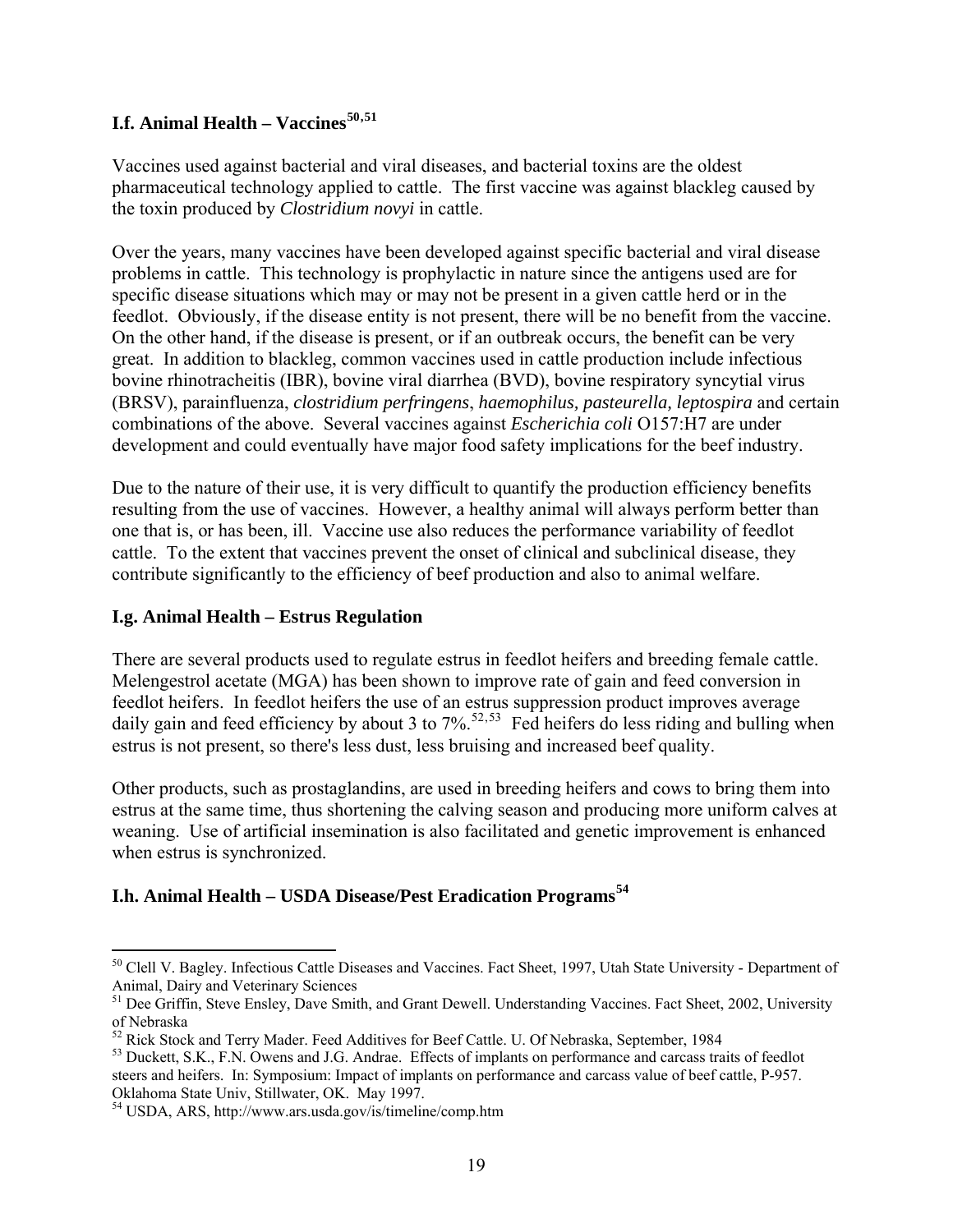USDA, with the cooperation of the cattle industry, has helped eradicate or sharply reduce the prevalence of several important diseases in cattle. Contagious bovine pleuropneumonia was eradicated in 1892, the screwworm in 1966, the cattle fever tick in 1943 and foot and mouth disease in the 1930's. Ongoing programs include bovine tuberculosis and brucellosis (37 states are currently disease-free). Though several of the programs pre-date 1955, they are all important milestones in the improving health status of the U.S. cattle herd.

Currently, emphasis is being placed on preventing the re-occurrence of BSE. Strict rules have been imposed by the FDA on the feeding of ruminant derived feed ingredients to cattle and USDA is screening selected, older, cattle for the disease.

# **II.a. Genetics – Beef**

The genetics of beef cattle over the last 50 years, as applied by the industry, is probably best described as a directionless process. Early in the past 50 years, three breeds constituted the majority of the beef cattle produced in the U.S., namely Hereford, Angus and Shorthorn. The beef type at that time was described as compact, or compressed. The cattle were of small frame and were quite fat at market weights. The advent of quarter-inch trimming of fat on carcasses brought about an awareness of cattle that were too fat. The benefits of crossbreeding through heterosis began the development of composite lines of cattle (Santa Gertrudis, Braford, Brangus, "black-baldies," etc.). Large frame, exotic European breeds (Charolais, Simmental, Limousine, etc.) were introduced that increased rate of gain, improved feed efficiency, increased mature size and carcass weight. Because of weight limitations, achieving a desired USDA grade without creating a carcass weight that was too heavy to "fit the box" became a major problem for the industry. As a result, the present beef cattle in the U.S. are a diverse population that presents challenges and opportunities in the production of a consistent supply of beef.

Genetic measures have been introduced to improve certain aspects of the production process. Bull test stations identified sires that were above average in rate-of-gain with less fat thickness. Quantitative measures, such as expected progeny differences (EPDs), gave projected performance values for certain traits such as rate of gain and carcass characteristics.

Presently, considerable effort is being directed towards gene mapping and marker technology. This will enable the identification of gene combinations that relate to growth, efficiency and the eating qualities of beef such as tenderness.

# **II.b. Genetics – Dairy**

It may not seem obvious that genetic improvement of dairy cattle has helped the productivity of the beef industry, but it has, in fact, been a contributor. Dairy cattle produce beef as a by-product of milk production. If the number of dairy cattle can be reduced via increased milk production efficiency, there will be more specialized resources available for beef production.

Dairy cattle genetics have helped improve milk production from about 6,000 pounds per cow in the mid 1950's to about 19,000 pounds in 2004-2005<sup>[55](#page-19-0)</sup>. By more than tripling the milk-per-cow,

<span id="page-19-0"></span> $\overline{a}$ 55 USDA, NASS. Milk Production. 1955-2004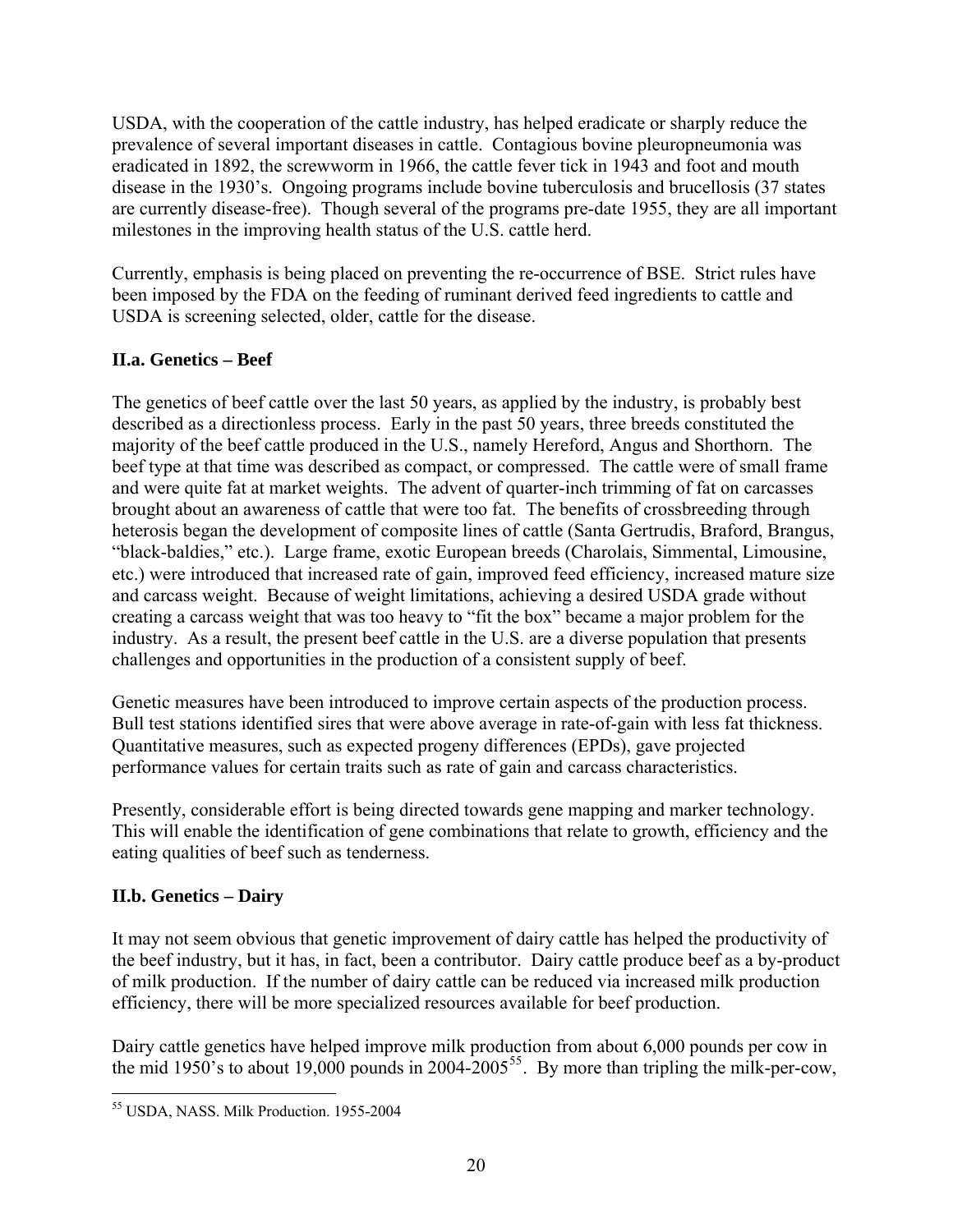we have been able to dramatically reduce the number of dairy cattle required to produce the U.S. milk supply. In doing so, the dairy industry made "room" for a larger beef cowherd. As a result of advances in milk cow productivity since 1955, the dairy herd has shrunk from 23.5 million head to 9.1 million. During that same time period, the beef cowherd grew from 25.7 to 32.7 million head. Figure 9 shows the decline of the dairy cowherd since 1955 and the increase in the beef cowherd. Figure 9 [56](#page-20-0)



**Cow Herd Composition, Beef vs. Dairy**

Genetic improvement in dairy cattle has proceeded faster than has been the case for beef for a very simple reason. In beef cattle, the genetic traits used for selection are many and complex and results are often unpredictable. In dairy cattle, genetic focus is on one trait – milk per cow – and the results are easy to measure and unambiguous.

#### **III.a. Nutrition – Breeding Cattle[57](#page-20-1)**

With the introduction of larger, exotic, breeds of cattle, weight at puberty was heavier and cowcalf producers had difficulty getting heifers to calve at two years of age using conventional feeding programs. Research demonstrated the importance of feeding adequate energy to achieve pubertal weights in time for breeding first-calf heifers at 13-14 months. Recently, the beneficial role of fat additions to the diet on reproductive performance has been demonstrated. Furthermore, the importance of achieving a minimum body condition score at calving through dietary energy management and the ability of cows to return to estrus in time to be bred and

 $\overline{a}$ 56 USDA, NASS. Cattle. 1955-2004

<span id="page-20-1"></span><span id="page-20-0"></span><sup>&</sup>lt;sup>57</sup> Preston, R.L. Nutrition for optimum reproduction in beef cattle. In: Emerging technology and management for ruminants, pp119-130. International Stockman's School, Winrock International, Westview Press, 1985.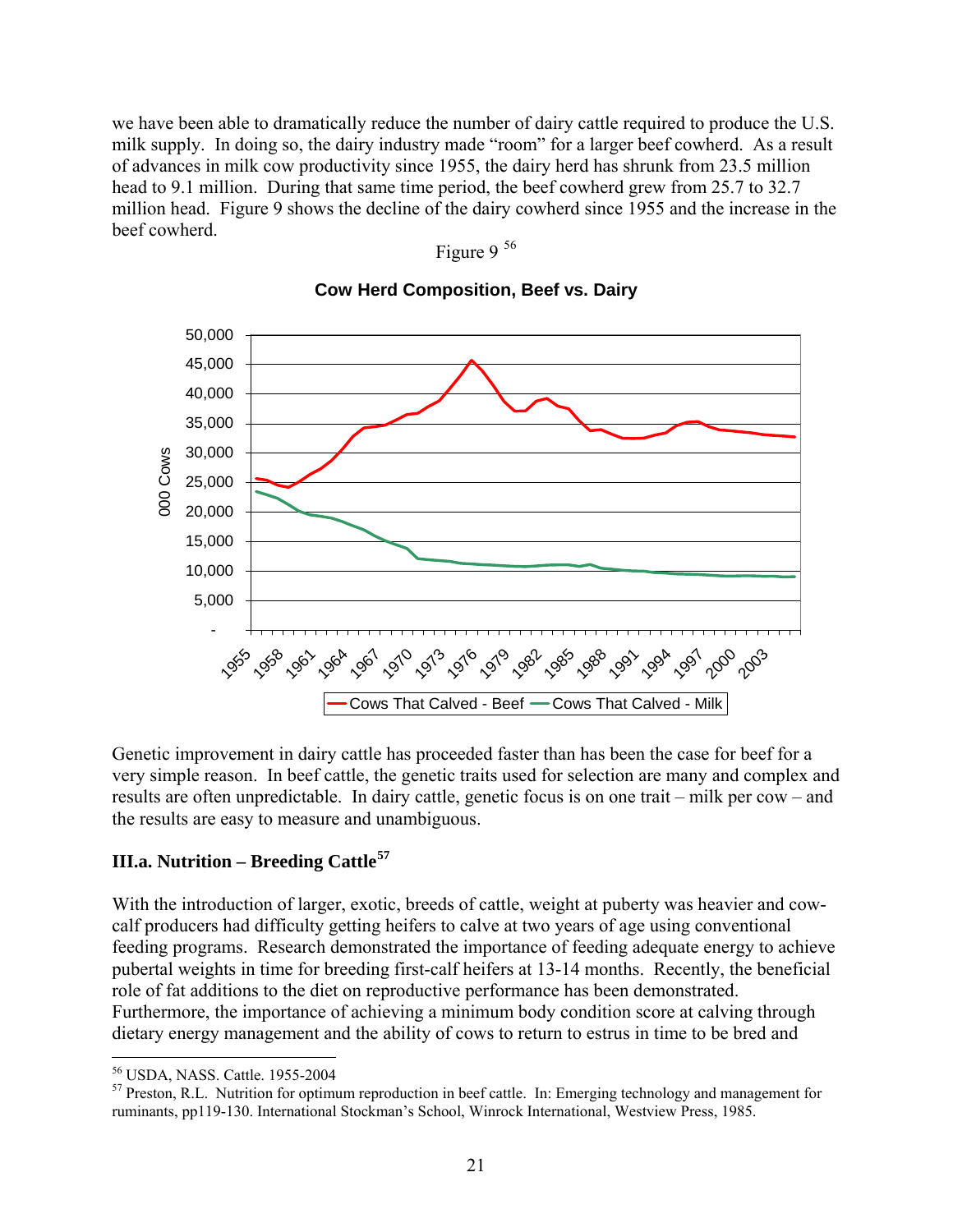maintain a yearly calving performance has greatly facilitated the incorporation of larger frame cattle into the national cow herd.

## **III.b. Nutrition – Pasture Cattle**

Over the past 50 years there have been major advances in the understanding of the role of nutrition in pasture cattle performance. As a result, the use of pasture supplements containing vitamins, minerals and other nutritional elements missing in natural pastures has become commonplace. In many cases, pasture supplements also contain energy and protein to make up for seasonal deficiencies in grass.<sup>[58](#page-21-0)</sup> Ionophores are also used in some supplements.

The benefits are increased weaning weights in calves and improved reproductive performance in cows. The magnitudes of these benefits depend to a great extent on the effects of weather on forage quality, and are highly variable.

# **III.c. Nutrition – Backgrounder and Stocker Operations**

Over the past 50 years, programs for managing the transition of cattle from a pasture environment to the feedlot have been improved. Known as backgrounding and stocker programs, these management systems are designed to put low cost weight on weaned calves prior to shipment to feedlots. The difference between the programs is that stocker operations are more intensively managed for higher weight gains whereas backgrounding programs maximize the utilization of roughages, pastures and crop residues.

Both of these systems involve feeding hay, grain and protein supplements to young animals on pasture. Vaccines, antibiotics, implants, parasiticides and feed additives, especially ionophores, are commonly used. The normal target is to have cattle gain 1-2.5 pounds a day versus less than a pound that would be gained on pasture alone.<sup>[59](#page-21-1)</sup>

The performance benefit is that cattle arrive at the feedlot, younger, heavier, and in better condition and health than animals that remain on pasture with no supplementation or health management.

# **III.d. Nutrition – Feedlot Cattle**

<u>.</u>

Feedlot nutrition research, results and application have been taking place continuously over the past 50 years. In addition to better defining the nutrient requirements of beef cattle that have been the source of information for updating the National Research Council (NRC) Nutrient Requirements of Beef Cattle, research has also quantified the relationship between nutrient intake, especially energy and to some extent protein, and the productive performance of beef cattle. Predicted feed and energy intakes, and resulting growth rates translate into live weights, feed efficiencies and harvest weights to achieve USDA grade endpoints. Thus, when cattle are

<span id="page-21-0"></span><sup>&</sup>lt;sup>58</sup> J.E. Sprinkle. Matching Forage Resources with Cow Herd Supplementation. Department of Animal Sciences, University of Arizona, 1996

<span id="page-21-1"></span> $59$  Kansas State Agricultural Experiment Station and Cooperative Extension Service. Stocker Cattle Management & Nutrition. June 1991.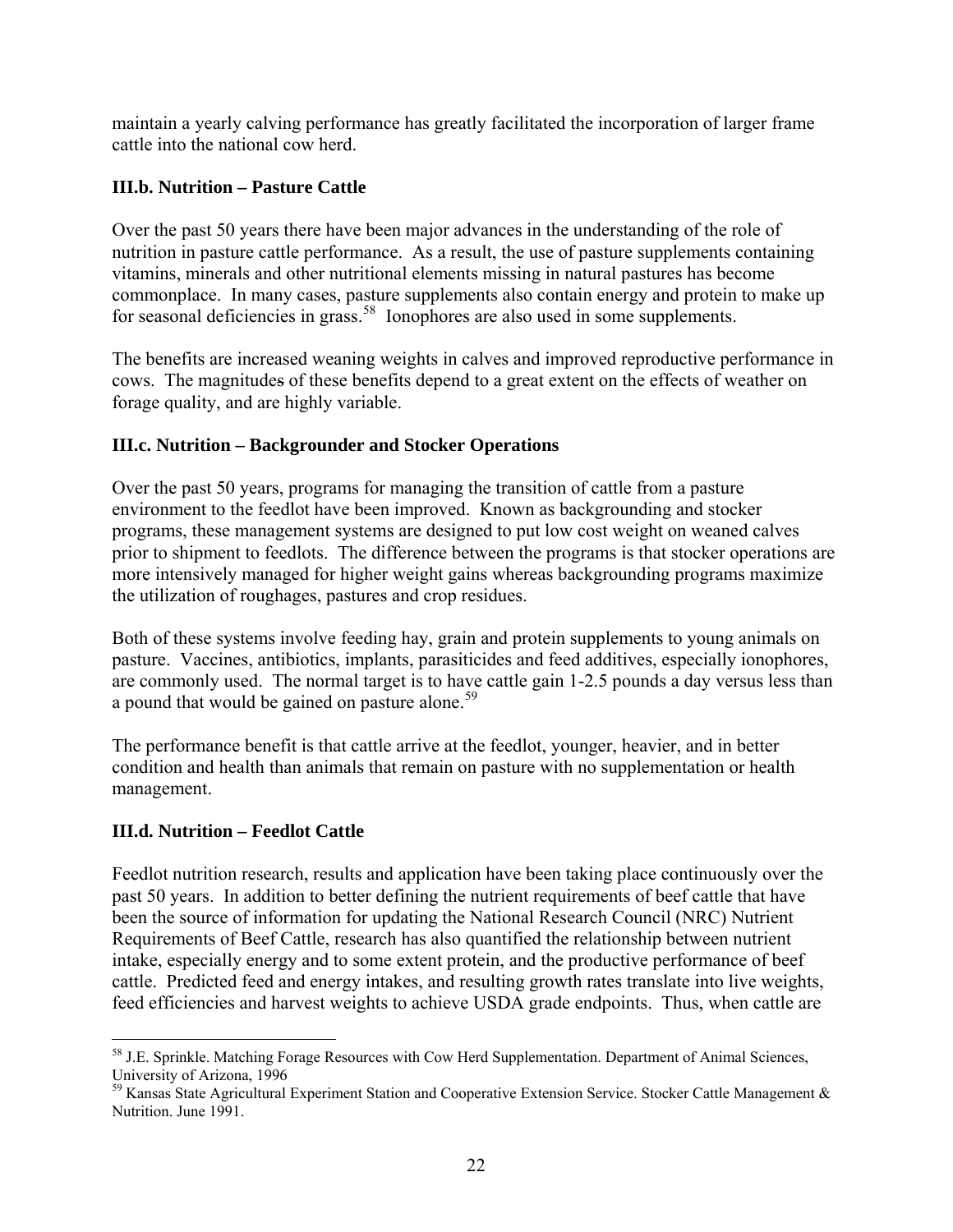placed in the feedlot, closeouts can be predicted and break-even points determined, facilitating the hedging of cattle to lock in profit margins.

Nutrition technology has helped convert cattle from roughage/pasture/range diets to high concentrate diets fed in the feedlot. Pharmaceutical products play an important role in making this conversion a success. The ability to feed cattle diets high in grain is a more economical way of supplying cattle dietary energy than via roughage. The feedlot system also permits higher rates of growth that allow cattle to be harvested at market weights when they are younger, and their beef is more tender, than cattle harvested from grass-based systems. Two and three yearold cattle were commonplace at harvest in the early 1950's whereas cattle today are generally between 16 to 20 months of age at harvest.

Vitamin E and vitamin D additions to feedlot cattle diets have recently been shown to extend the shelf life of beef in the retail counter and to potentially enhance the tenderness of beef, respectively.

Arguably the evolution of feedlots and related feeding technologies has been the single most important source of efficiency advancement in the U.S. cattle industry over the last 50 years. The system takes advantage of a wide range of technologies of cattle rearing that all combine to reduce age of cattle at harvest, improve the quality of the end product, and increase beef yields. This system is also what makes U.S. beef a unique and sought-after product around the world.

## **IV. Grain Yields and Feed Costs**

Strictly speaking, the progress made in grain production, corn in particular, over the past 50 years is a technology separate from the cattle industry. Yet the effects have been so pervasive that it should be acknowledged that increases in grain yields and the resulting declines in the real cost of grains has had a major effect on the cattle industry.

The major force behind the decline in real corn prices has been increasing yields. Since 1955, the average annual increase in corn yield was almost 1.9 bushels per acre, and as a result the 42 bushel yield of 1955 increased to over 140 bushels in 2003 (Figure 10).

Had corn prices of the mid-1950s simply increased with inflation they would be over \$9 a bushel in 2004, not the \$2-\$3 of recent years (Figure 11). At \$9 per bushel, or well over 3 times the current level, the economics of feeding cattle in 2004 would be a very different proposition from what is actually the case. Without the progress in corn production and the resulting declines in the real price of corn, the cattle industry, as we know it today would not exist. More of our beef would be produced off grass, and Figure 1 would show much less progress in terms of productivity of the herd.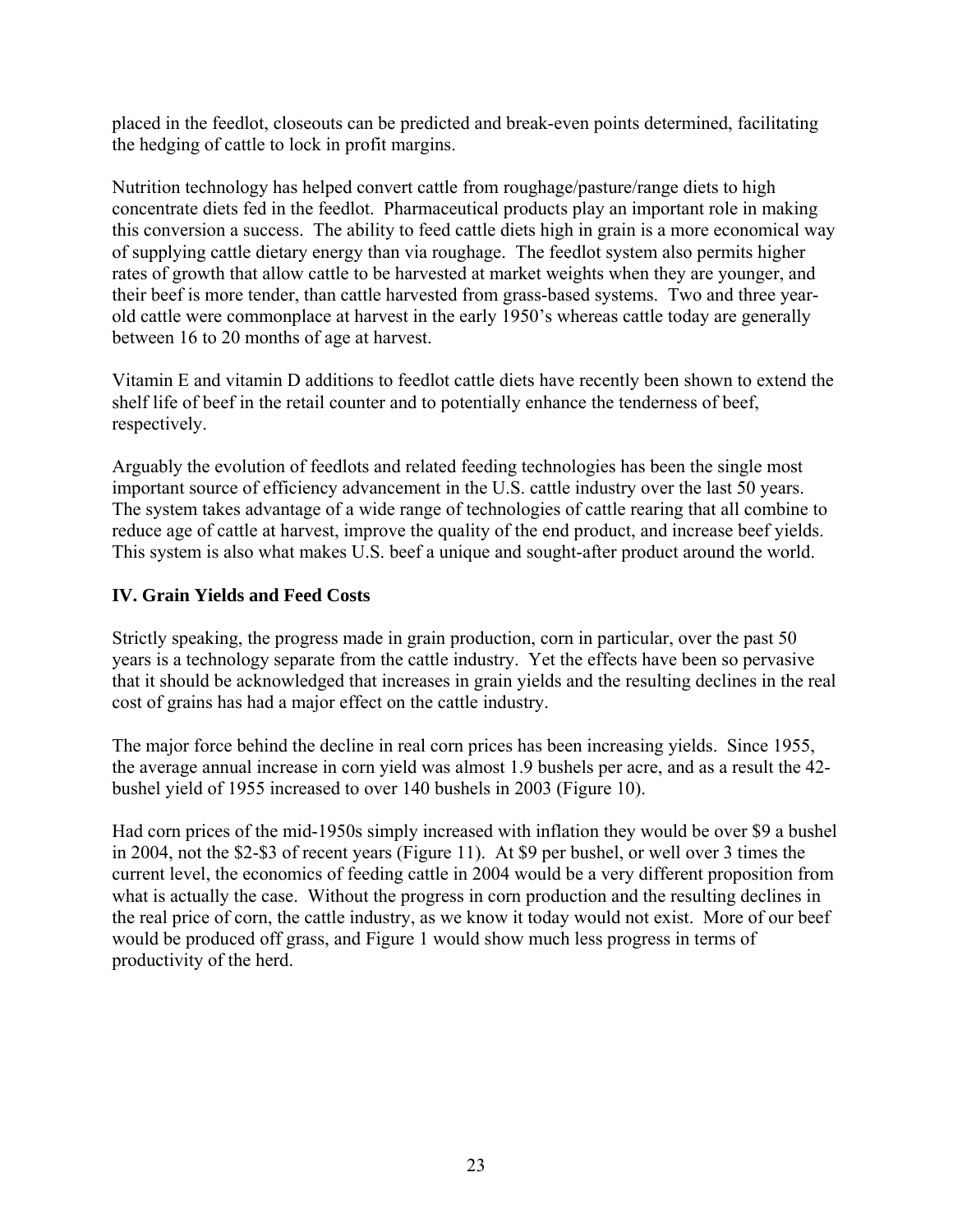

**U. S. Corn Yields**



The net result has been that over time cattle prices have increased relative to corn, making it increasingly attractive to produce beef in feedlots. In the 1950's, the ratio of Choice steer prices to corn prices was in the range of 15-25:1. It recent years that same ratio was over 35:1 (Figure 12). The real cost of corn, relative to that of fed beef, has thus been reduced by almost half over the last 50 years.

However, crop production technology alone cannot fully explain the increase in fed beef production. Without the effects of pharmaceutical technologies we would not have been able to feed modern high-energy diets and take full advantage of the developments that have led to lower real prices of feedstuffs.

Finally, another effect of these cost-reducing technologies has been to increase the value of feeder cattle relative to fed cattle. As the costs of feeding have been reduced feedlots have tended to bid up the price of their primary input – the young cattle they buy to feed out.

Figure 13 depicts this rise in relative feeder cattle prices from 1956 to 2003. To see the effects more clearly the ratio of feeder and fed prices was averaged over the four complete cattle cycles that occurred over those years, and the liquidation phase of the current, incomplete, cycle that started in 1998. Over those cycles the average premium of feeder cattle prices has increased from 6% over fed cattle to 37%. Since the start of the current cycle in 1998, the feeder cattle prices used in the chart have averaged \$96.04, but at the 1950's premium they would have averaged only \$74.57. Thus, the nation's ranchers have received a significant benefit as a result of the reduction of cattle feeding costs and cattle technology.

<u>.</u>

<span id="page-23-0"></span><sup>60</sup> USDA, NASS. Crop Production. 1955-2004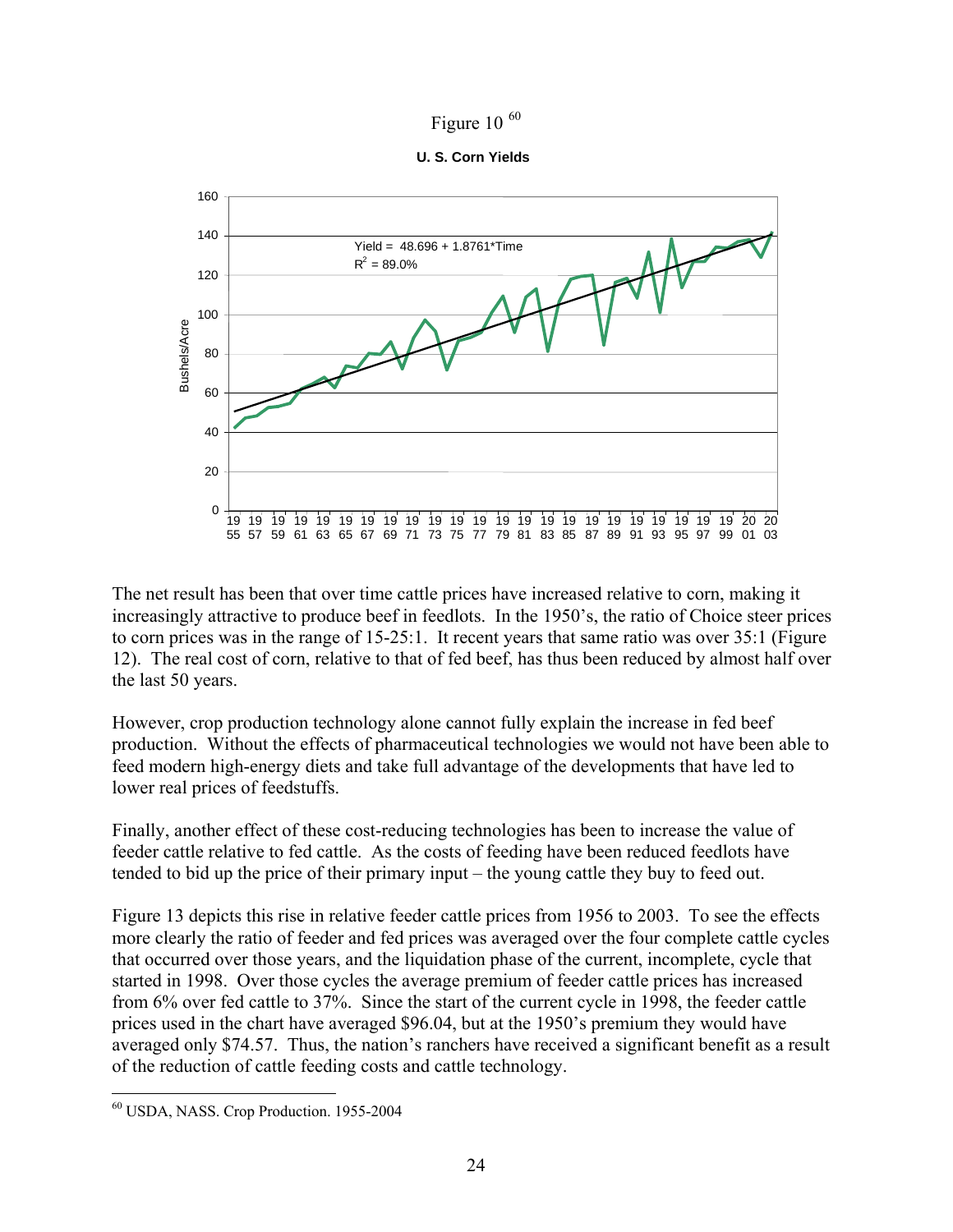

**Corn Prices - Actual and Inflated 1955**



Figure 12 [62](#page-24-1)





<span id="page-24-1"></span><span id="page-24-0"></span>61 USDA, NASS. Agricultural Prices. 1955-2004

 $\overline{a}$ 

62 USDA, NASS. Agricultural Prices. 1955-2004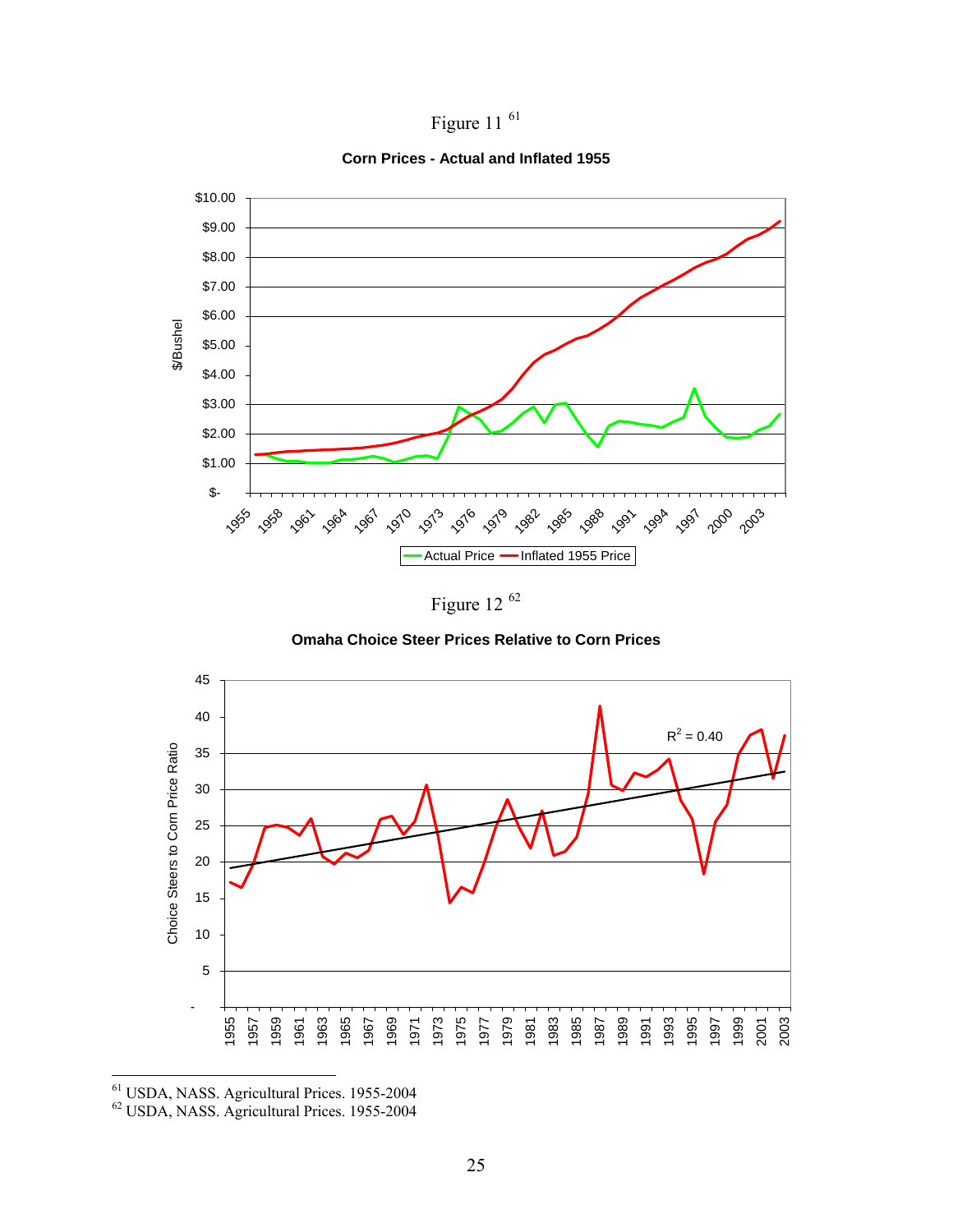



**Feeder Cattle/Fed Cattle Prices 1956-2003**

OK City 450-550 #1 Feeder Steers, Omaha Choice Steers, and Ratio

<u>.</u>

<span id="page-25-0"></span> $63$  USDA, ERS. Livestock and Meat Situation and Livestock, Dairy and Poultry. 1955-2004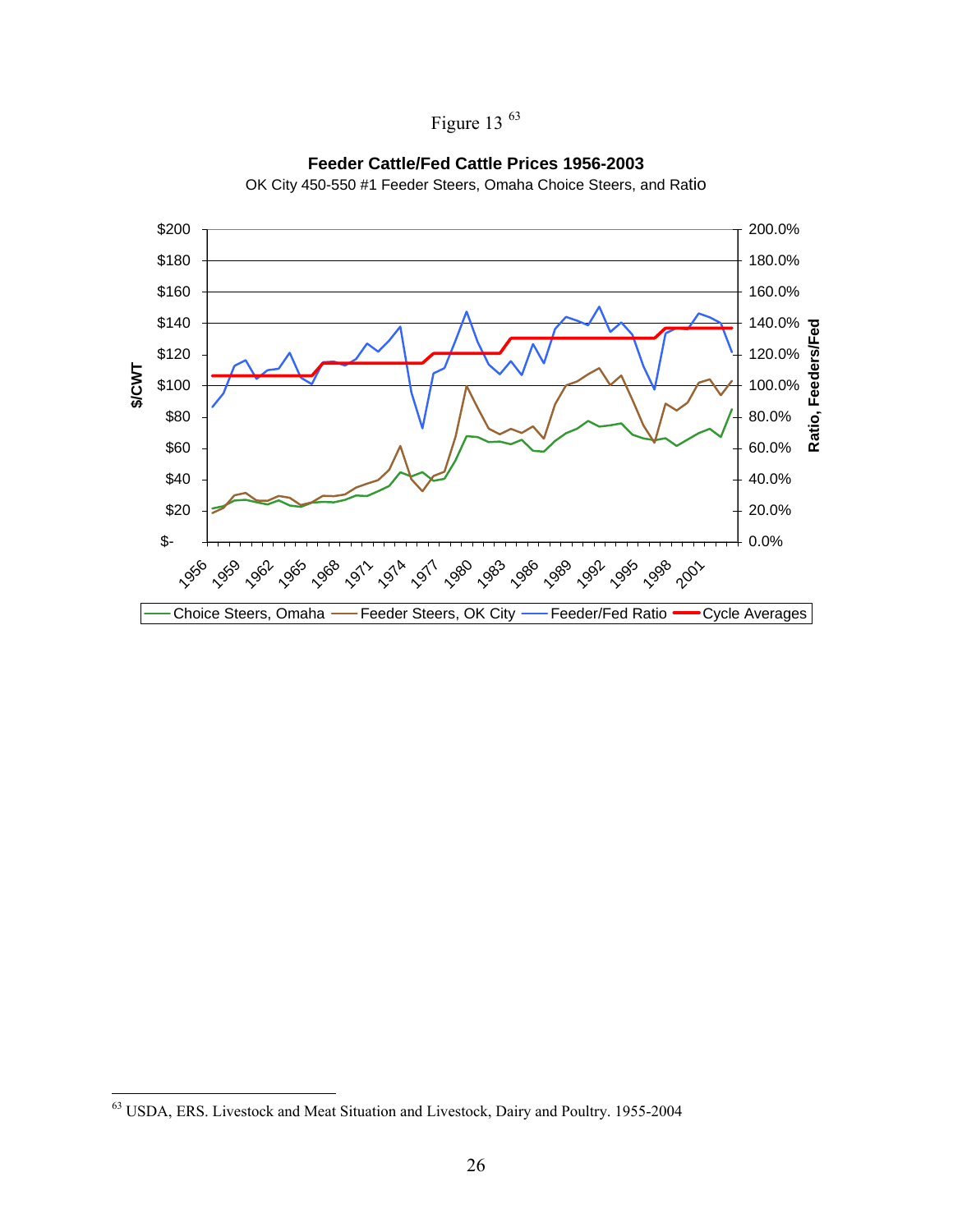#### **Summary – Changes in Cattle Performance and Technology**

Pharmaceutical technology applied to beef production can explain a significant portion of the advances over the past 50 years. As summarized in Table 2, for feedlot cattle all of the feed efficiency and about half of the average daily gain differences are explained by key pharmaceutical technologies introduced over the last 50 years. There were also significant gains from these same technologies in stockers and calves, but we do not have good estimates in all cases of the typical 1955 values for stocker and calf performance to compare with current performance.

| Table 2                                                                                   |  |
|-------------------------------------------------------------------------------------------|--|
| Summary Estimates of Performance Gains from Key Pharmaceutical Technologies <sup>64</sup> |  |

|                        |                 |      |     |                   | -----Improvement From-------------------------- |                   |             |         |                      |
|------------------------|-----------------|------|-----|-------------------|-------------------------------------------------|-------------------|-------------|---------|----------------------|
|                        |                 |      |     |                   |                                                 |                   |             | Estrus  |                      |
| Performance Measure    | Phase           | 1955 |     | 2004 % Difference | Implants                                        | <b>Ionophones</b> | Antibiotics | Control | <b>Parasiticides</b> |
| <b>Feed Efficiency</b> | Feedlot         | 8.0  | 6.2 | $-23%$            | 10%                                             | 6%                | 7%          | 5%      | n/a                  |
| Average Daily Gain     | Feedlot         | 2.2  | 3.5 | 59%               | 17%                                             | 3%                | 7%          | 5%      | n/a                  |
| <b>Feed Efficiency</b> | <b>Stockers</b> | n/a  | n/a | n/a               | 7%                                              | 10%               | n/a         | n/a     | n/a                  |
| Average Daily Gain     | <b>Stockers</b> | n/a  | n/a | n/a               | 12%                                             | 10%               | n/a         | n/a     | n/a                  |
| Weaning Weights, Ibs.  | Calves          | 400  | 500 | 25%               | 20                                              | n/a               | n/a         | n/a     | 30                   |

It is apparent that the use of these pharmaceutical technologies has accounted for a higher proportion of the feed efficiency improvements than was the case for growth rates. Genetic programs, improved feeds and better management have probably contributed more to the increased growth rates than has been the case for feed efficiency.

 $\overline{a}$ 

<span id="page-26-0"></span> $64$  Percentage improvements for the technologies are the midpoints of their respective ranges.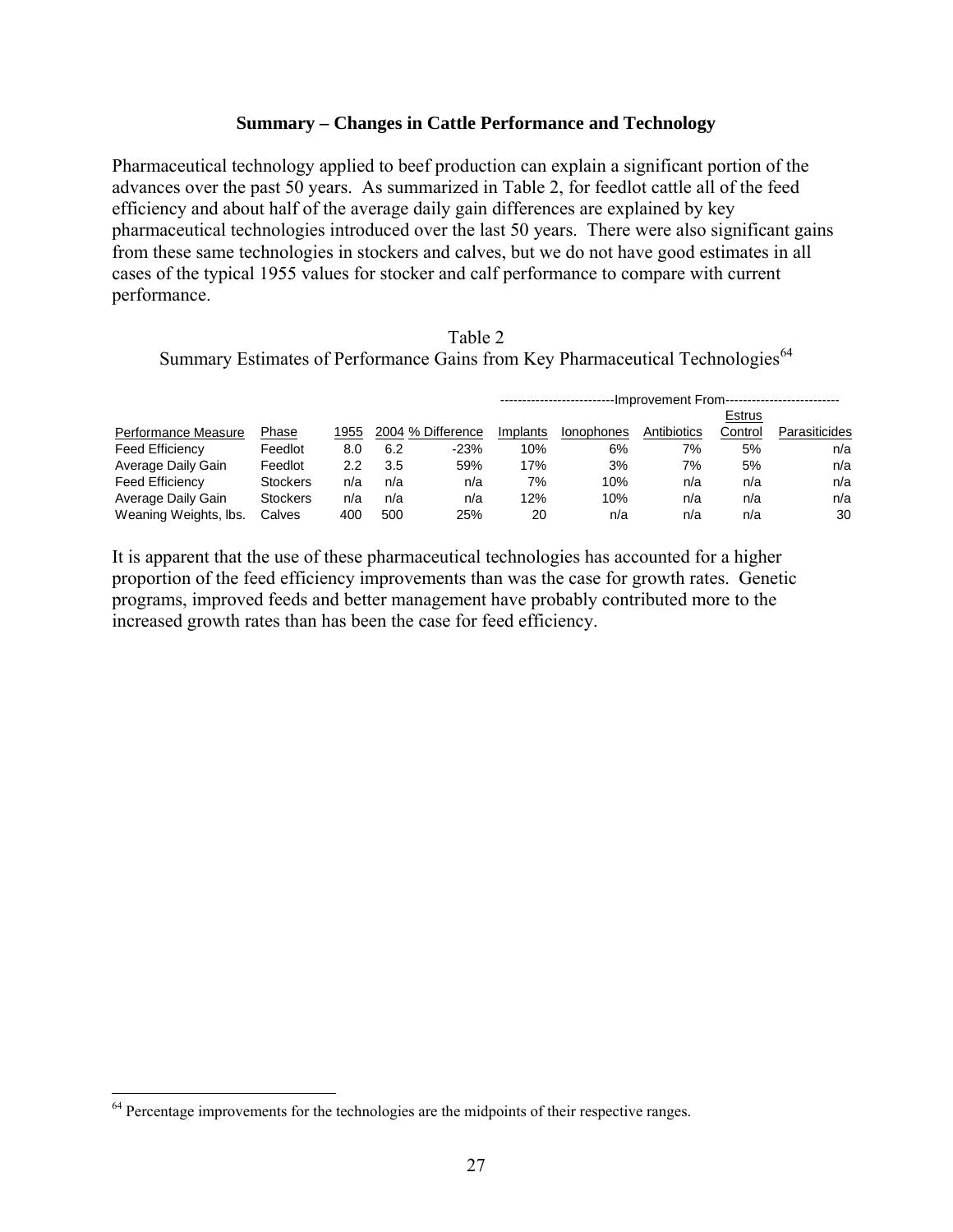# **Beef Quality Improvements – 1955-2005 Contributing factors to changes in beef quality**

Cattle performance and efficiency are metrics that can be quantified and evaluated, with a good degree of precision, over time. Beef quality, on the other hand, depends largely on subjective metrics such as flavor, odor, color, juiciness, texture, and tenderness. Consistency of these factors across the entire beef supply and over time is also an important measure of quality. Although there are some objective measurements (ex. - the Warner-Bratzler sheer test for tenderness) for meat quality, it remains to a great extent a very subjective area. Since quality and value are related, a system that measures quality and rewards those who produce a better quality product would seem to be desirable. In the U.S. the USDA beef grading system has been used as a means of evaluating beef carcasses since  $1927^{65}$  $1927^{65}$  $1927^{65}$ . The marketplace then has the job of assigning different values to the USDA grades. While not a perfect system, it is the industry standard. However, until recently, little research and technology has been applied to the USDA grading system.

The USDA grading system used by the packing industry is a fee-based, voluntary system. As such, not all cattle that are Federally inspected are assigned USDA quality and yield grades. USDA grades are determined largely by marbling in the rib-eye muscle and the apparent age of the animal. Since marbling was easy to determine in packing plants and was the major factor in the grading system, it became a focus, or target, for beef producers. Choice and Prime beef thus became industry standards for cattle and beef. Most beef that was identified by plant personnel that had marbling scores sufficient to meet Choice or higher was submitted for USDA grading while carcasses with less marbling were usually marketed through "house" grades or as "no roll," ungraded beef. Packers generally found it more profitable to market beef with only a slight degree of marbling under a "house" grade or as "no roll".

From the mid-1950's through the late 1980's, the percentage of federally inspected beef that was USDA graded remained unchanged and ranged from 50 percent to 60 percent. However, during this same period, the percentage of graded beef tonnage that was Prime or Choice, increased from 57% in 1956 to a peak of nearly 98% primarily because the percentage of beef that was voluntarily graded rather than a true change in the percentage of Prime and Choice beef as part of total beef production. This began to change in November 1987, when USDA renamed the USDA Good grade to USDA Select. This name change provided nomenclature that became widely accepted in marketing this grade of beef. Prime and Choice graded beef as a percentage of total beef production has actually changed only slightly since the mid-1960's, ranging between 40 to 55%.

In 1965, to identify beef carcasses with excess waste fat, the USDA also established five "cutability" or yield grades as part of the beef grading system.<sup>[66](#page-27-1)</sup> Yield grade 1 carcasses have about 75-76% whereas yield grade 5 carcasses have 60-61% closely trimmed retail product.

<u>.</u>

<span id="page-27-0"></span><sup>&</sup>lt;sup>65</sup> USDA. Official United States standards for grades of carcass beef. Service and Regulatory Announcements C&MS 99. June 1926.

<span id="page-27-1"></span><sup>&</sup>lt;sup>66</sup> USDA. Official United States standards for grades of carcass beef. Service and Regulatory Announcements C&MS 99. June 1965.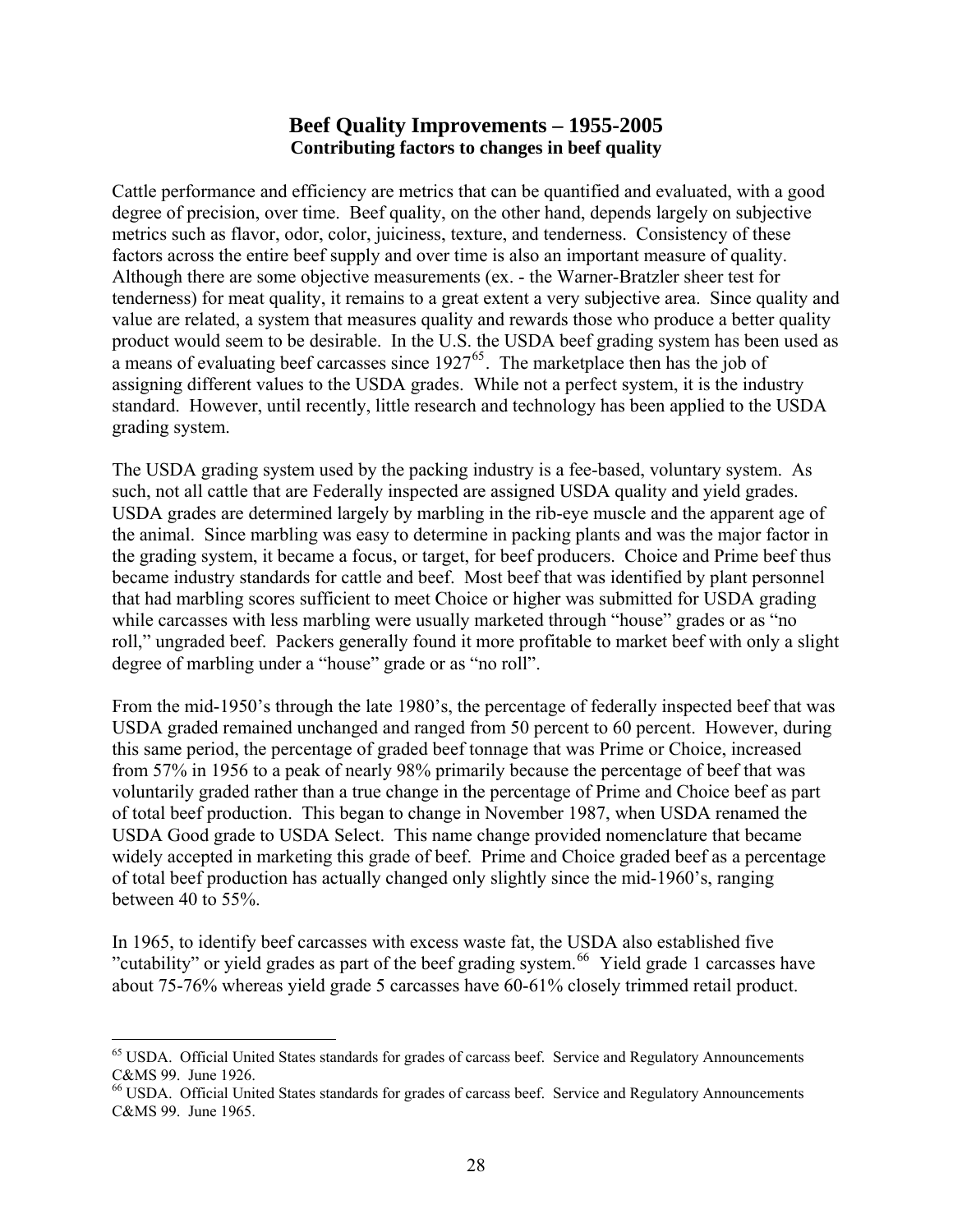From 1984 to 2003, the percentage of Federally inspected beef that was presented for USDA grading increased from 65% to 96%. USDA grading of beef has become more prevalent for several reasons, including more cattle that are sold on a dressed or formula basis and the fact that the Select grade of beef has become a major portion of the beef sold through retail supermarkets. As a result, from the late-1980s through present time, graded beef has broadened to include USDA Select beef along with the long-standing grades of Prime and Choice. Generally, the price spread between Choice and Select has increased as more Select beef has been presented for grading (Figure 14). The spike in the price premium for Choice in 2003 is likely a result of the unusual conditions surrounding the trade disruptions caused by the discovery of BSE in Canada in May of that year. It is also likely that the recent increase in beef demand has played a role in the increased value of Choice relative to Select grade beef. The view that the extremely wide spread of 2003 was an aberration is bolstered by the fact that the June 25, 2004 Choice-Select price spread was back down to a more typical \$5.78.

Figure  $14$  – Choice-Select Price Spread<sup>[67](#page-28-0)</sup>



#### **USDA Choice Grade-Select Grade Price Spread**

Some of the year-to-year changes in grading percentages can be accounted for by cyclical changes in the proportion of cows and bulls in the total beef tonnage. The majority of beef produced from these two classes of cattle is largely from cattle that are not grain fed. From the peak in total cattle and cow numbers that occurred in 1975, the percentage of beef production

<u>.</u>

<span id="page-28-0"></span><sup>67</sup> USDA, ERS. Livestock and Meat Situation and Livestock, Dairy and Poultry. 1980-2004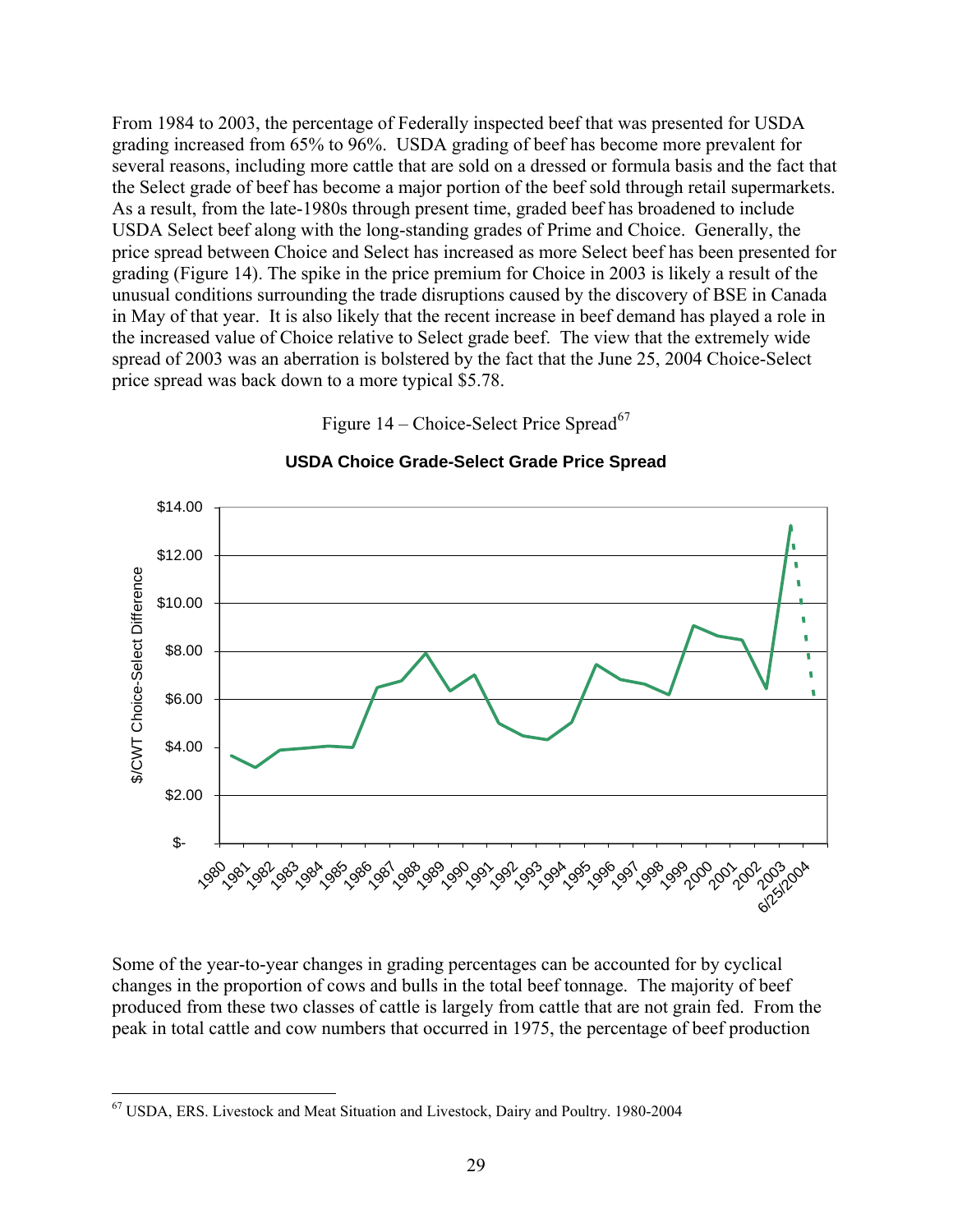from cows and bulls has declined from 26% during 1975 to only 14% of domestic beef supplies during 2000 and about  $16\%$  in 2003<sup>[68](#page-29-0)</sup> (Figure 15).



**Percent of Beef Production from Cows and Bulls**

Figure 15

It became apparent over the years that USDA grades accomplished the objective of differentiating carcasses based on marbling and maturity but the system did not accurately predict which carcasses would produce beef of acceptable palatability and tenderness and those that would not. It became evident that the target needed to change to meet consumer expectations and their perception of quality. While the USDA grades have served to standardize the beef trade in the U.S., their relation to the eating qualities of beef, namely tenderness, taste and juiciness, is marginal at best, especially within the Select and Choice grades.

While increasing USDA grade increases the probability of consumer-acceptable beef (Select, 74%, Choice, 89%, Prime, 94%), the Choice grade still had 11% beef that was unacceptable and 74% of Select was acceptable. If marbling is to remain the basis for USDA grades, then grades should be structured to reflect the "window of acceptability" for fat content in the rib-eye muscle, namely 3 to 7% fat, or slight to moderate marbling, or the lower range of Select to the high range of Choice.<sup>[69](#page-29-1)</sup> Also, there is not good agreement between the subjective estimate of

 $\overline{a}$ 

<span id="page-29-0"></span><sup>68</sup> USDA, NASS. Livestock Slaughter. 1975-2004

<span id="page-29-1"></span><sup>&</sup>lt;sup>69</sup> Savell, J.W. and H.R. Cross. The role of fat in the palatability of beef, pork, and lamb. In: Designing Foods; Animal Product Options in the Market Place. Natl. Academy Press, Washington, D.C. 1988.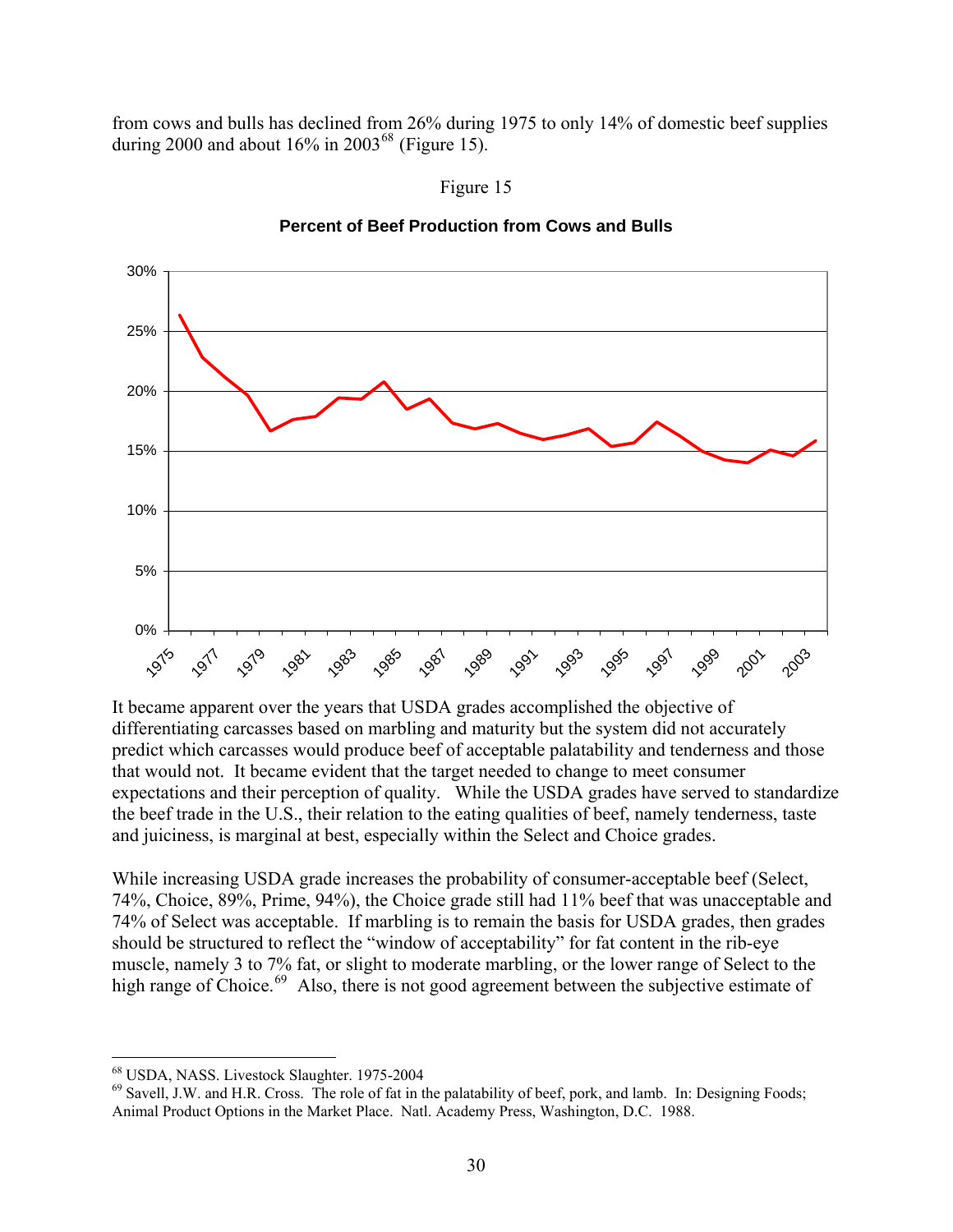maturity used in grading beef, namely ossification of the chine bones, and dentition, another accepted measure of an animal's age.<sup>[70](#page-30-0)</sup>

The shift in industry focus from cattle meeting USDA grade specifications to addressing the tenderness and palatability of beef stemmed from industry and university research. Recent research that compared beef tenderness in 1999 to that of 1990 indicates that there was a 20% increase in beef tenderness.<sup>[71](#page-30-1)</sup> Some branded beef programs and alliances are requiring at least a minimum of English cattle breed genetics and some limit the influence of *bos indicus* breeds. These "branded" beef products with various claims of consumer satisfaction have been developed in an attempt to capture market share by providing a specified product. Several large retail supermarkets have already implemented branded beef programs with guaranteed tender beef. Muscle profiling will further aid in the development of beef products with specified eating qualities.

As tenderness measurement systems become faster and more accurate, and DNA testing allows producers to select for tenderness, beef products will become more consistent and will better meet consumer demand. This new technology can only help increase the value of beef by better enabling producers to match the beef they are producing to what the customer is demanding.

We conclude that, as measured by USDA grades, there has been little change in overall grain-fed beef quality over the past 50 years. However, the overall quality of the total beef supply has increased due to significant increases in the proportion of U.S. beef that is produced in feedlots. Furthermore, we cannot find a strong relationship, either positive or negative, between the use of pharmaceutical technologies and the eating quality of beef. Because implants increase lean meat growth, their use will often result in leaner USDA yield grades and somewhat lower marbling. The industry has tended to compensate for this, however, by feeding cattle to an equal degree of finish. Assuming a 10% improvement in feed efficiency but a decrease in the proportion of Choice carcasses from 60 to 40% due to implants, the break-even spread between Choice and Select would have to be \$8, \$10, \$12, \$15, or \$18 at diet costs of \$100, \$125, \$150, \$175, or \$200 per ton, respectively<sup>[72](#page-30-2)</sup>. Since the Choice/Select spread has typically ranged between \$4 and \$8, it is obvious that the feed efficiency improvement from implants more than compensates for any decrease in the percent of Choice carcasses. Many studies have shown, however, that t he eating qualities of beef from implanted cattle are not altered by implant use.

Regardless of any impact on USDA quality grades, to the extent that pharmaceutical technologies have enabled us to economically grain-feed an increasing proportion of our total beef supply, they have indirectly increased the overall quality of our beef supply. The ability to harvest most beef animals at a much younger age, and with feedlot finishing, has been significantly aided by availability of these technologies.

<span id="page-30-1"></span>71 NCBA. 1999 National Beef Tenderness Survey. 1999

<u>.</u>

<span id="page-30-0"></span> $70$  Lawrence, T.E., J.D. Whatley, T.H. Montgomery and L.J. Perino. A comparison of the USDA ossification- based maturity system to a system based on dentition. J. Anim. Sci., 79:1683, 2001.

<span id="page-30-2"></span><sup>72</sup> Preston, R. Implant strategies. Nebraska/Colorado Cattle Feeder's Day. December 11, 1996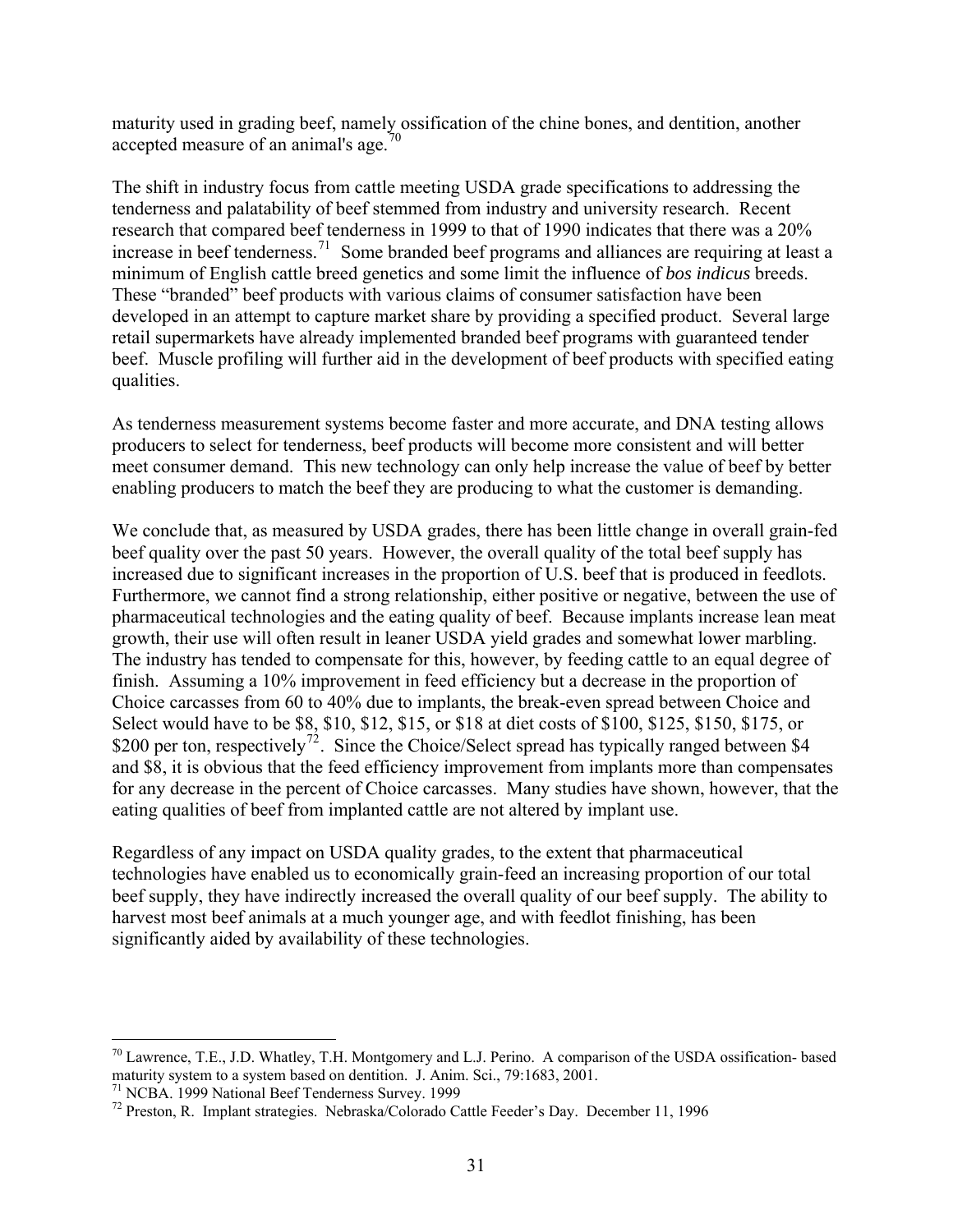#### **Summary – Impact of Technology on U.S. Beef Production**

The most significant impact of technology on U.S. beef production has been to increase grain-fed beef production and indirectly decrease non-fed beef production. Our ability to feed cattle high grain diets, which has been the result of a synergistic combination of a number of technologies, has been the most significant source of increased beef industry productivity, efficiency and product quality over the past 50 years. Our feedlot technology is what differentiates U.S. beef from that of the rest of the world. Based on beef production per head of cattle, the U.S. is the most efficient producer of beef in the world.

Compared to beef from pasture cattle, feedlot beef is generally regarded as superior in tenderness, taste and consistency. Thus a direct effect of progress in technology has been to increase the quality and consistency of the U.S. beef supply. In fact, as shown in Figure 16, all of the beef supply increase since 1955 has come from grain-fed cattle (about 7.5 billion pounds in 1955 to an estimated 22.9 billion pounds in 2005) while the total beef produced from cattle not fed grain has actually declined (from about 5.7 billion pounds to an estimated 3.6 billion pounds in 2005).



# Figure 16

**Estimated U.S. Beef Production from Fed and Non-Fed Cattle**

The effect on the composition of the per capita beef supply has been just as dramatic. Since 1955 per capita beef production from non-grain-fed cattle has decreased by 65% while per capita feedlot beef production has increased by 71% (Figure 17). It would be difficult to overstate the importance of these changes. The increased supply of feedlot beef has revolutionized the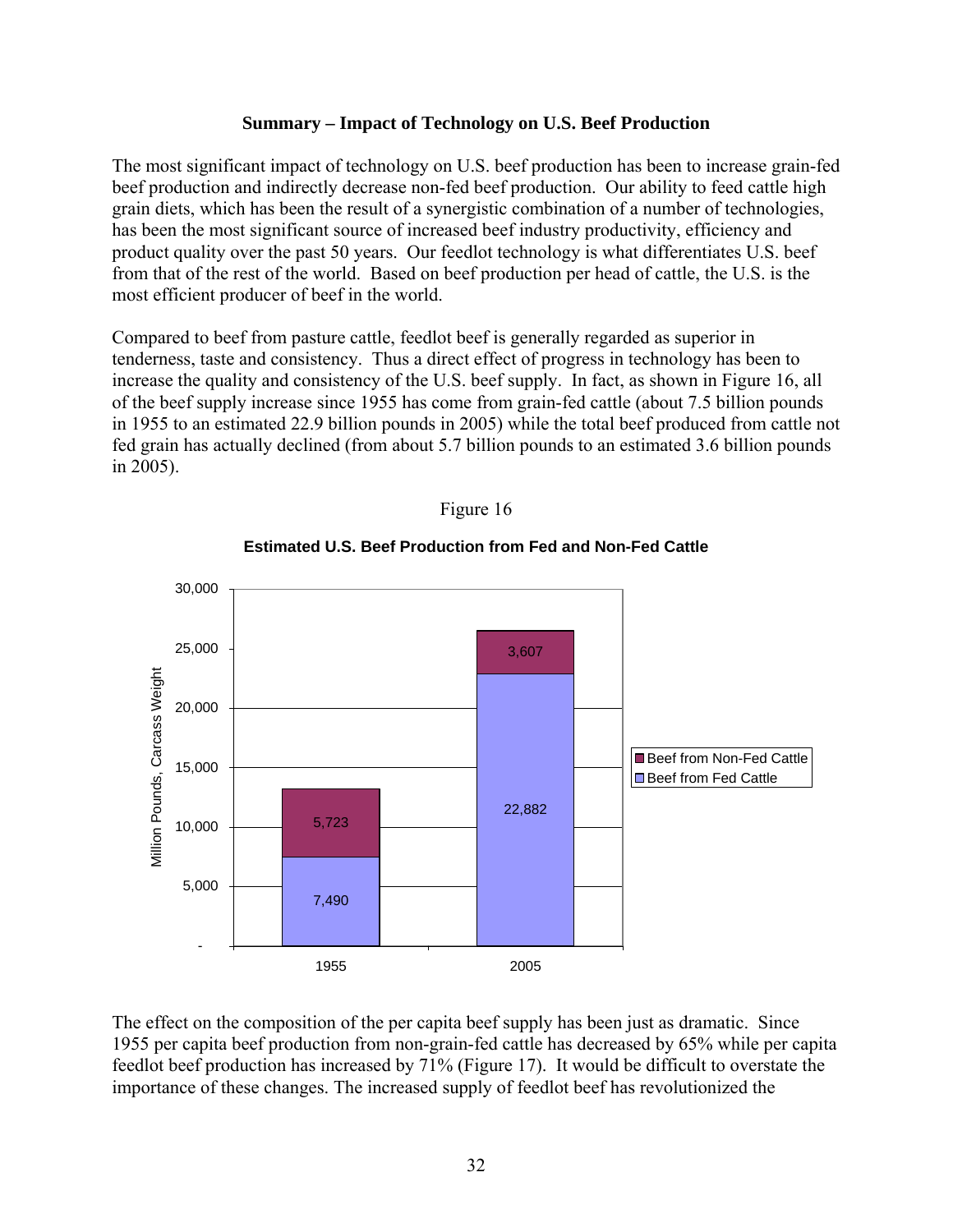consumer beef-eating experience in terms of both quality and consistency, while at the same time we have also significantly improved overall production efficiency.



**U.S. Beef Production Per Person - Estimates of Fed and Non-Fed**

Figure 17 [73](#page-32-0)

## **Conclusions**

Through a combination of research, technology development, and innovation, the U.S. beef cattle industry has increased the productivity of its herd by over 80% in the last 50 years. Pharmaceutical technology has been the most important single technology directly applied in the production of beef. Genetics, nutrition, pasture management, stocker management and feedlot management have also played important roles. Increases in feed crop yields and reduction in the real prices of grains have been pivotal in the growth of the feedlot industry. The overall impact has been to help keep beef competitive in cost and quality in the consumer's market basket.

None of the technologies alone can account for the increase in overall productivity. The beef production system has evolved around the entire set of technologies, which has molded it into its current form. If, for example, growth-promoting implants were eliminated from the current technologies, the effects would extend far beyond those of the gain and feed efficiency effects they have in feedlots. It has been estimated that without growth promoting implants, retail sales

 $\overline{a}$ 

<span id="page-32-0"></span> $73$  These estimates are different from earlier beef consumption estimates. Beef trade is included in consumption but not in these estimated per capita production numbers. Beef trade in 1955 was much smaller than today. We currently export mostly beef from fed cattle and import beef from non-fed cattle, so the differences in consumption versus 1955 are not quite as extreme as the differences in production.